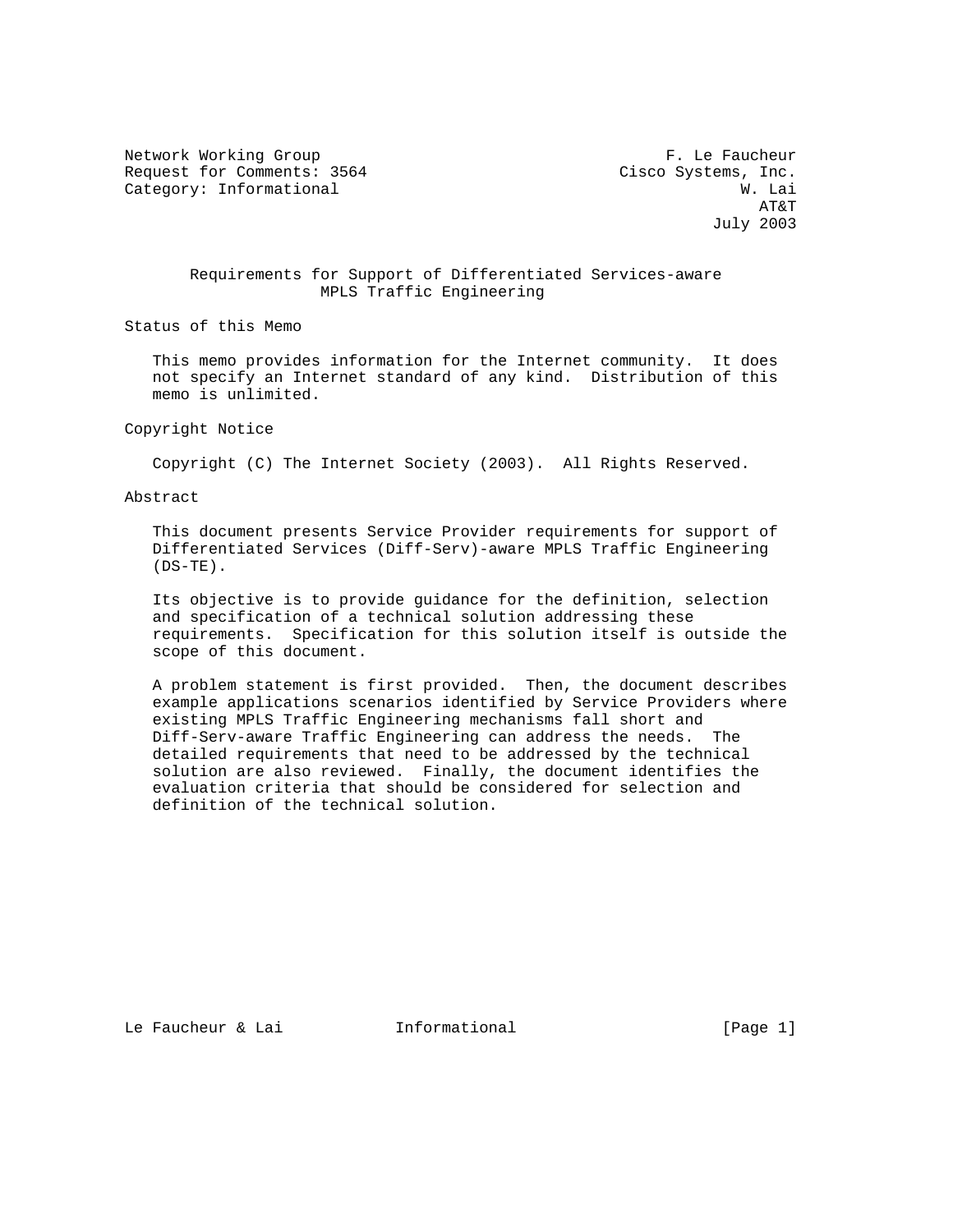# Table of Contents

|                |                                                              | 2               |
|----------------|--------------------------------------------------------------|-----------------|
| 1 <sub>1</sub> |                                                              | $\overline{3}$  |
|                | $1\quad1$                                                    | $\overline{3}$  |
|                | 1.2.                                                         | $\overline{3}$  |
|                | Mapping of traffic to LSPs<br>1.3.                           | 5               |
| $2$ .          |                                                              | 6               |
|                | Scenario 1: Limiting Proportion of Classes on a Link<br>2.1. | $\overline{6}$  |
|                | Scenario 2: Maintain relative proportion of traffic<br>2.2.  | $6\phantom{1}6$ |
|                | Scenario 3: Guaranteed Bandwidth Services<br>2.3.            | 8               |
| 3.             | Detailed Requirements for DS-TE                              | 9               |
|                | 3.1.                                                         | 9               |
|                | 3.2.                                                         | $\mathsf{Q}$    |
|                | 3.3.                                                         |                 |
|                | Preemption and TE-Classes  12<br>3.4.                        |                 |
|                | Mapping of Traffic to LSPs  15<br>3.5.                       |                 |
|                | Dynamic Adjustment of Diff-Serv PHBs  15<br>3.6.             |                 |
|                | 3.7.                                                         |                 |
|                | 3.8.                                                         |                 |
| 4.             |                                                              |                 |
|                | Satisfying detailed requirements  17<br>4.1.                 |                 |
|                | 4.2.                                                         |                 |
|                | 4.3.                                                         |                 |
|                | 4.4.                                                         |                 |
|                | Backward compatibility/Migration  17<br>4.5.                 |                 |
|                | Bandwidth Constraints Model  18<br>4.6.                      |                 |
| 5.             |                                                              |                 |
| б.             |                                                              |                 |
| 7.             |                                                              |                 |
| 8.             |                                                              |                 |
| 9.             |                                                              |                 |
| 10.            |                                                              |                 |
| 11.            |                                                              |                 |

Specification Requirements

 The key words "MUST", "MUST NOT", "REQUIRED", "SHALL", "SHALL NOT", "SHOULD", "SHOULD NOT", "RECOMMENDED", "MAY", and "OPTIONAL" in this document are to be interpreted as described in [RFC2119].

Le Faucheur & Lai **Informational Informational** [Page 2]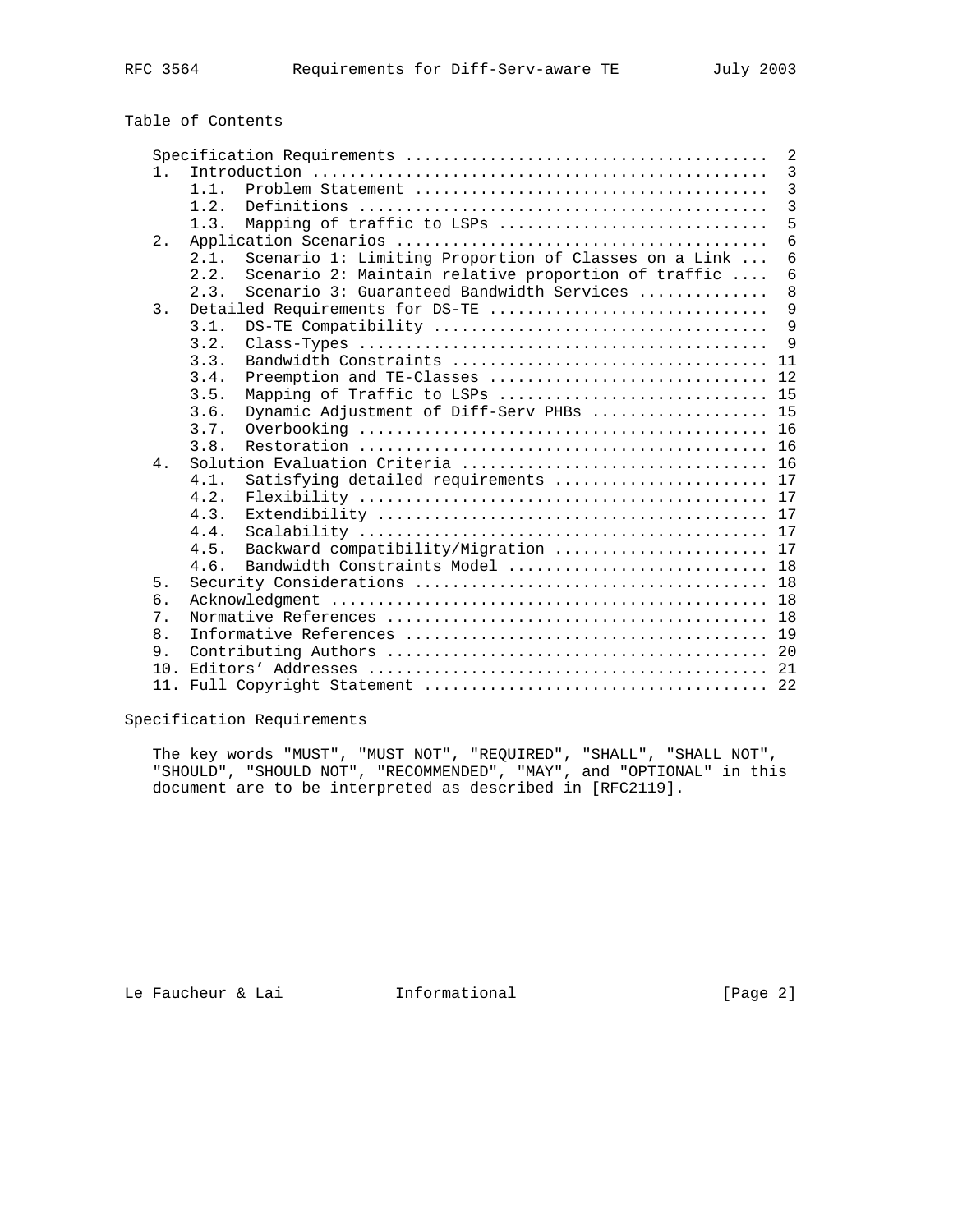## 1. Introduction

#### 1.1. Problem Statement

 Diff-Serv is used by some Service Providers to achieve scalable network designs supporting multiple classes of services.

 In some such Diff-Serv networks, where optimization of transmission resources on a network-wide basis is not sought, MPLS Traffic Engineering (TE) mechanisms may not be used.

 In other networks, where optimization of transmission resources is sought, Diff-Serv mechanisms [DIFF-MPLS] may be complemented by MPLS Traffic Engineering mechanisms [TE-REQ] [ISIS-TE] [OSPF-TE] [RSVP-TE] which operate on an aggregate basis across all Diff-Serv classes of service. In this case, Diff-Serv and MPLS TE both provide their respective benefits.

 To achieve fine-grained optimization of transmission resources and further enhanced network performance and efficiency, as discussed in [TEWG-FW], it may be desirable to perform traffic engineering at a per-class level instead of at an aggregate level. By mapping the traffic from a given Diff-Serv class of service on a separate LSP, it allows this traffic to utilize resources available to the given class on both shortest paths and non-shortest paths, and follow paths that meet engineering constraints which are specific to the given class. This is what we refer to as "Diff-Serv-aware Traffic Engineering  $(DS-TE)$ ".

 This document focuses exclusively on the specific environments which would benefit from DS-TE. Some examples include:

- networks where bandwidth is scarce (e.g., transcontinental networks)
- networks with significant amounts of delay-sensitive traffic
- networks where the relative proportion of traffic across classes of service is not uniform

 This document focuses on intra-domain operation. Inter-domain operation is not considered.

## 1.2. Definitions

 For the convenience of the reader, relevant Diff-Serv ([DIFF-ARCH], [DIFF-NEW] and [DIFF-PDB]) definitions are repeated herein.

 Behavior Aggregate (BA): a collection of packets with the same (Diff-Serv) codepoint crossing a link in a particular direction.

Le Faucheur & Lai **Informational** [Page 3]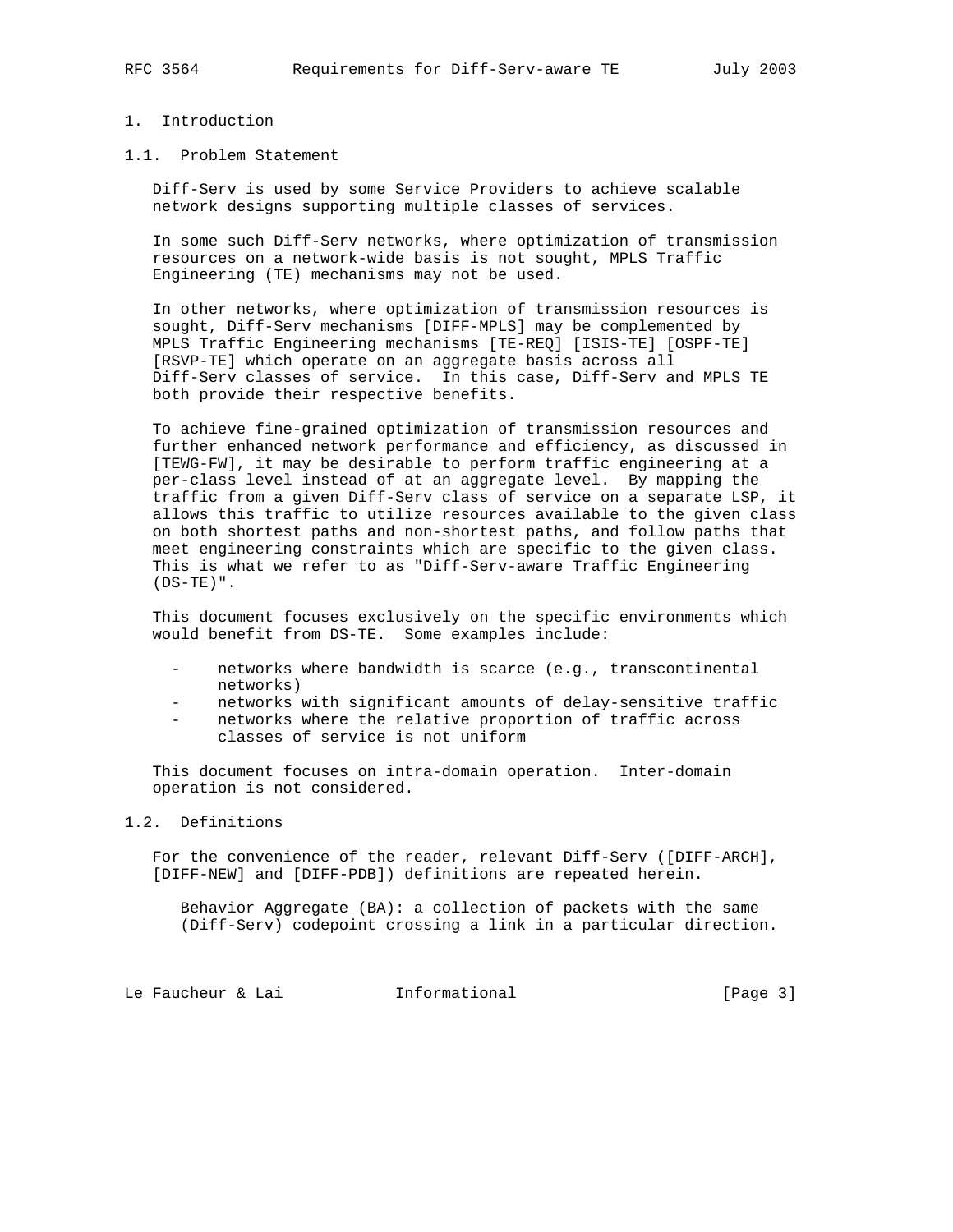Per-Hop-Behavior (PHB): the externally observable forwarding behavior applied at a DS-compliant node to a Diff-Serv behavior aggregate.

 PHB Scheduling Class (PSC): A PHB group for which a common constraint is that ordering of at least those packets belonging to the same microflow must be preserved.

 Ordered Aggregate (OA): a set of BAs that share an ordering constraint. The set of PHBs that are applied to this set of Behavior Aggregates constitutes a PHB scheduling class.

 Traffic Aggregate (TA): a collection of packets with a codepoint that maps to the same PHB, usually in a DS domain or some subset of a DS domain. A traffic aggregate marked for the foo PHB is referred to as the "foo traffic aggregate" or "foo aggregate" interchangeably. This generalizes the concept of Behavior Aggregate from a link to a network.

 Per-Domain Behavior (PDB): the expected treatment that an identifiable or target group of packets will receive from "edge-to-edge" of a DS domain. A particular PHB (or, if applicable, list of PHBs) and traffic conditioning requirements are associated with each PDB.

We also repeat the following definition from [TE-REQ]:

 Traffic Trunk: an aggregation of traffic flows of the same class which are placed inside a Label Switched Path.

 In the context of the present document, "flows of the same class" is to be interpreted as "flows from the same Forwarding Equivalence Class which are to be treated equivalently from the DS-TE perspective".

 We refer to the set of TAs corresponding to the set of PHBs of a given PSC, as a {TA}PSC. A given {TA}PSC will receive the treatment of the PDB associated with the corresponding PSC. In this document, we also loosely refer to a  $\{TA\}PSC$  as a "Diff-Serv class of service", or a "class of service". As an example, the set of packets within a DS domain with a codepoint that maps to the EF PHB may form one {TA}PSC in that domain. As another example, the set of packets within a DS domain with a codepoint that maps to the AF11 or AF12 or AF13 PHB may form another  $\{TA\}PSC$ in that domain.

Le Faucheur & Lai **Informational** [Page 4]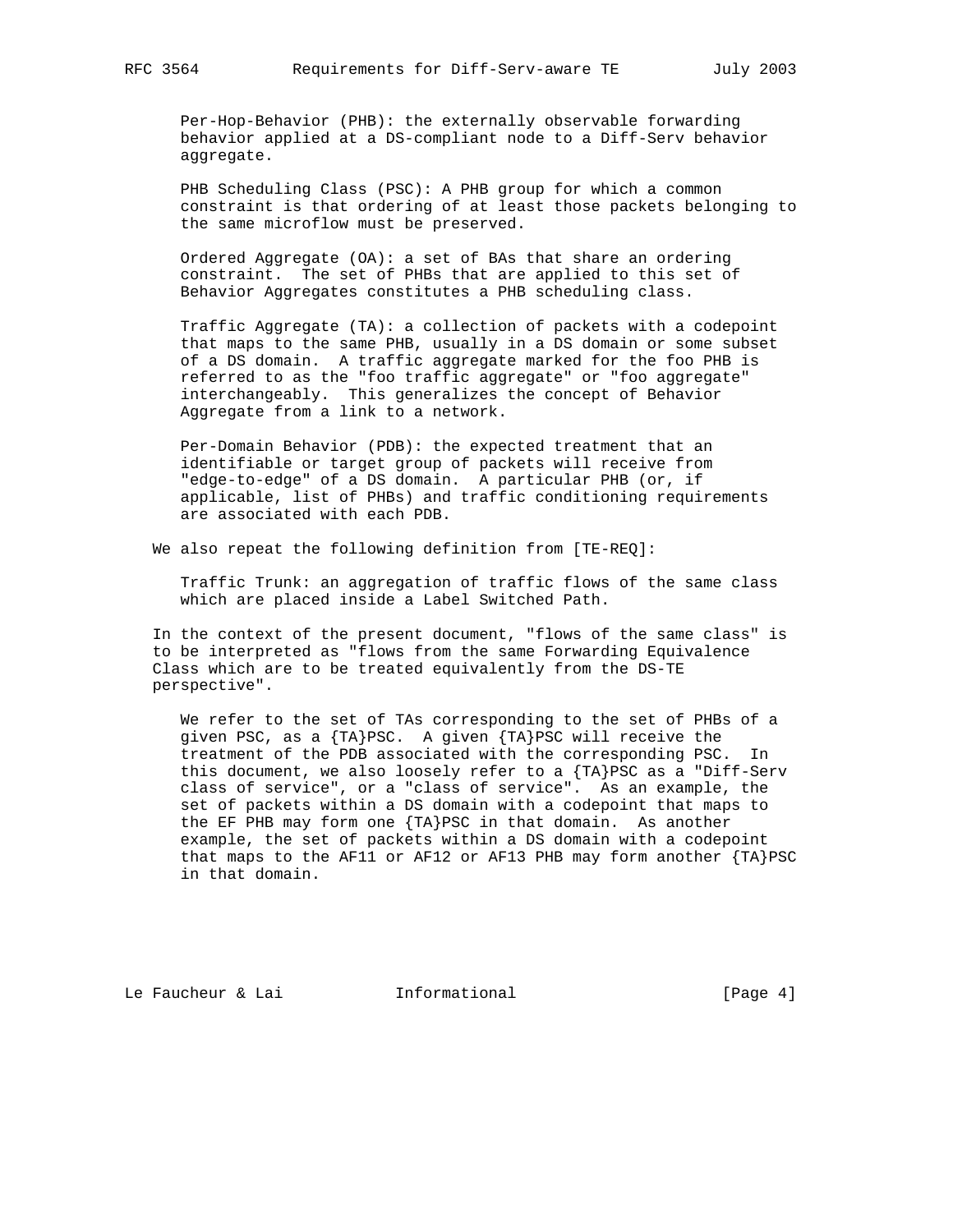We refer to the collection of packets which belong to a given Traffic Aggregate and are associated with a given MPLS Forwarding Equivalence Class (FEC) ([MPLS-ARCH]) as a <FEC/TA>.

We refer to the set of  $\langle FEC/TA \rangle$  whose TAs belong to a given  $\{TA\}PSC$ as a  $\langle FEC/ \{TA\}PSC \rangle$ .

1.3. Mapping of traffic to LSPs

 A network may have multiple Traffic Aggregates (TAs) it wishes to service. Recalling from [DIFF-MPLS], there are several options on how the set of <FEC/{TA}PSC> of a given FEC can be split into Traffic Trunks for mapping onto LSPs when running MPLS Traffic Engineering.

One option is to not split this set of  $\langle FEC/ \{TA\}PSC \rangle$  so that each Traffic Trunk comprises traffic from all the {TA}/PSC. This option is typically used when aggregate traffic engineering is deployed using current MPLS TE mechanisms. In that case, all the <FEC/{TA}PSC> of a given FEC are routed collectively according to a single shared set of constraints and will follow the same path. Note that the LSP transporting such a Traffic Trunk is, by definition, an E-LSP as defined in [DIFF-MPLS].

Another option is to split the different  $\langle FEC/ \{TA\} PSC \rangle$  of a given FEC into multiple Traffic Trunks on the basis of the {TA}PSC. In other words, traffic, from one given node to another, is split, based on the "classes of service", into multiple Traffic Trunks which are transported over separate LSP and can potentially follow different paths through the network. DS-TE takes advantage of this and computes a separate path for each LSP. In so doing, DS-TE can take into account the specific requirements of the Traffic Trunk transported on each LSP (e.g., bandwidth requirement, preemption priority). Moreover DS-TE can take into account the specific engineering constraints to be enforced for these sets of Traffic Trunks (e.g., limit all Traffic Trunks transporting a particular {TA}PSC to x% of link capacity). DS-TE achieves per LSP constraint based routing with paths that match specific objectives of the traffic while forming the corresponding Traffic Trunk.

 For simplicity, and because this is the specific topic of this document, the above paragraphs in this section only considered splitting traffic of a given FEC into multiple Traffic Aggregates on the basis of {TA}PSC. However, it should be noted that, in addition to this, traffic from every {TA}PSC may also be split into multiple Traffic Trunks for load balancing purposes.

Le Faucheur & Lai **Informational** [Page 5]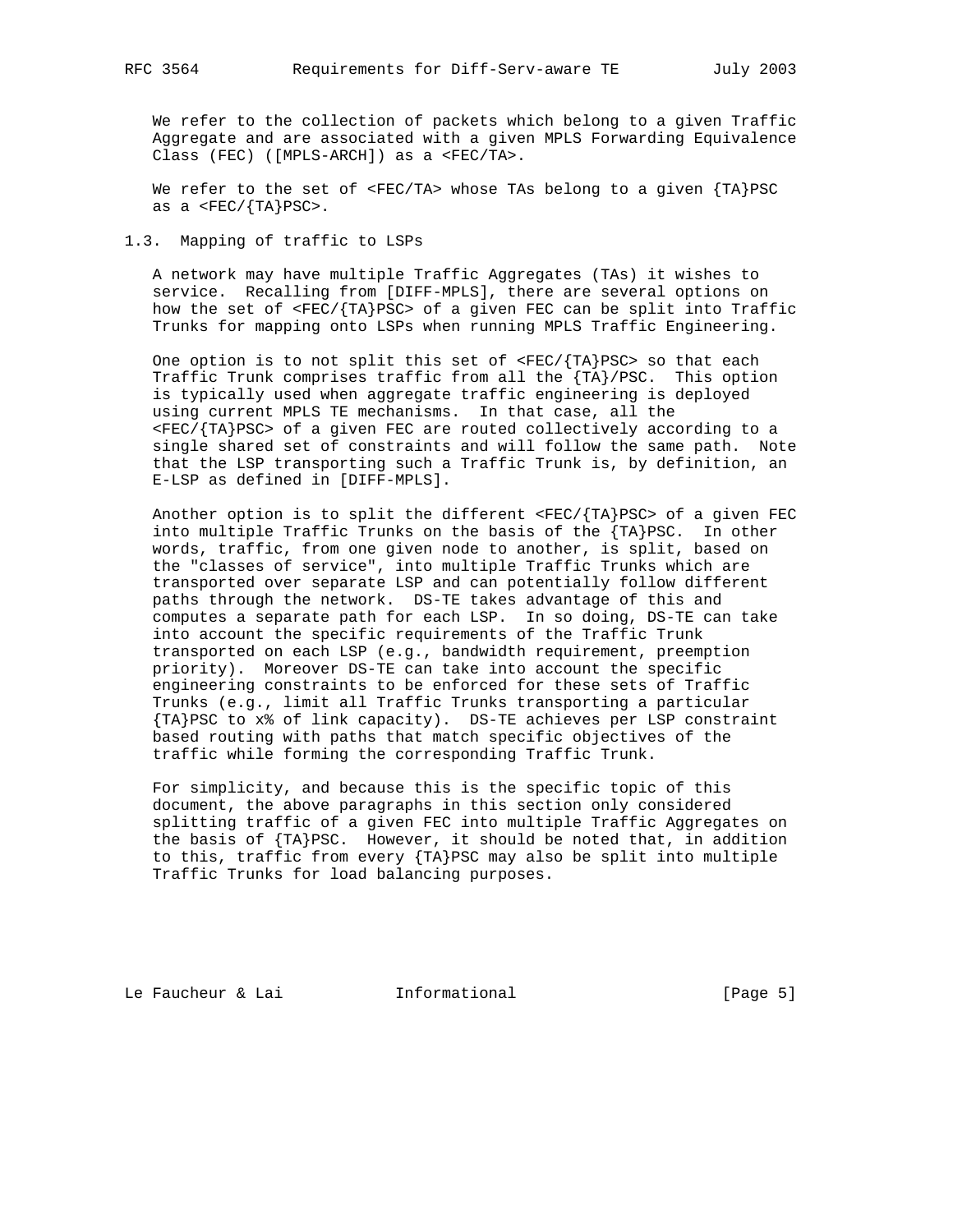#### 2. Application Scenarios

2.1. Scenario 1: Limiting Proportion of Classes on a Link

 An IP/MPLS network may need to carry a significant amount of VoIP traffic compared to its link capacity. For example, 10,000 uncompressed calls at 20ms packetization result in about 1Gbps of IP traffic, which is significant on an OC-48c based network. In case of topology changes such as link/node failure, VoIP traffic levels can even approach the full bandwidth on certain links.

 For delay/jitter reasons, some network administrators see it as undesirable to carry more than a certain percentage of VoIP traffic on any link. The rest of the available link bandwidth can be used to route other "classes of service" corresponding to delay/jitter insensitive traffic (e.g., Best Effort Internet traffic). The exact determination of this "certain" percentage is outside the scope of this requirements document.

 During normal operations, the VoIP traffic should be able to preempt other "classes of service" (if these other classes are designated as preemptable and they have lower preemption priority), so that it will be able to use the shortest available path, only constrained by the maximum defined link utilization ratio/percentage of the VoIP class.

 Existing TE mechanisms only allow constraint based routing of traffic based on a single bandwidth constraint common to all "classes of service", which does not satisfy the needs described here. This leads to the requirement for DS-TE to be able to enforce a different bandwidth constraint for different "classes of service". In the above example, the bandwidth constraint to be enforced for VoIP traffic may be the "certain" percentage of each link capacity, while the bandwidth constraint to be enforced for the rest of the "classes of service" might have their own constraints or have access to the rest of the link capacity.

2.2. Scenario 2: Maintain relative proportion of traffic

 Suppose an IP/MPLS network supports 3 "classes of service". The network administrator wants to perform Traffic Engineering to distribute the traffic load. Also assume that proportion across "classes of service" varies significantly depending on the source/destination POPs.

Le Faucheur & Lai **Informational** [Page 6]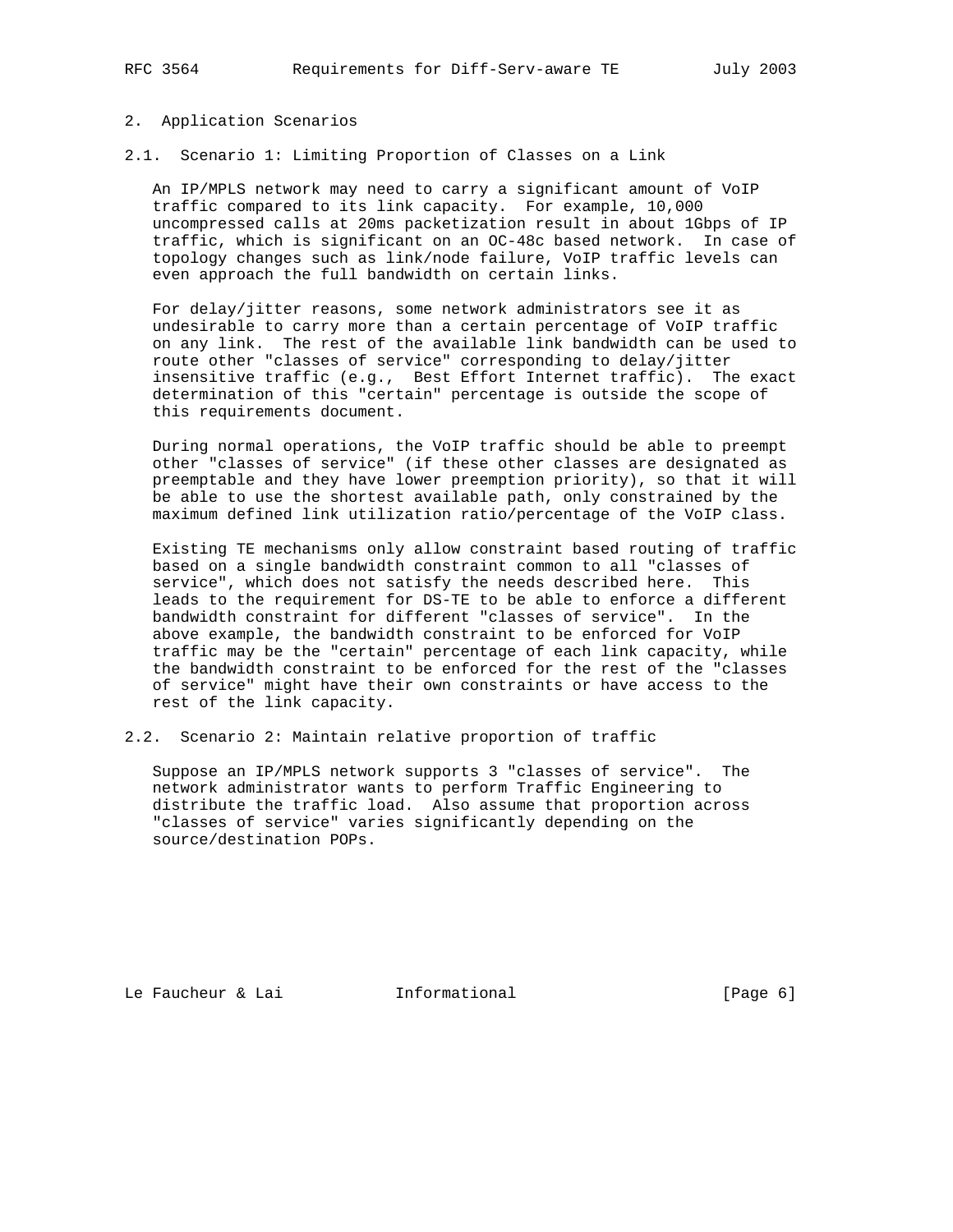With existing TE mechanisms, the proportion of traffic from each "class of service" on a given link will vary depending on multiple factors including:

 - in which order the different TE-LSPs are established - the preemption priority associated with the different TE-LSPs - link/node failure situations

 This may make it difficult or impossible for the network administrator to configure the Diff-Serv PHBs (e.g., queue bandwidth) to ensure that each "class of service" gets the appropriate treatment. This leads again to the requirement for DS-TE to be able to enforce a different bandwidth constraint for different "classes of service". This could be used to ensure that, regardless of the order in which tunnels are routed, regardless of their preemption priority and regardless of the failure situation, the amount of traffic of each "class of service" routed over a link matches the Diff-Serv scheduler configuration on that link to the corresponding class (e.g., queue bandwidth).

 As an illustration of how DS-TE would address this scenario, the network administrator may configure the service rate of Diff-Serv queues to  $(45*,35*,20*)$  for "classes of service"  $(1,2,3)$  respectively. The administrator would then split the traffic into separate Traffic Trunks for each "class of service" and associate a bandwidth to each LSP transporting those Traffic Trunks. The network administrator may also want to configure preemption priorities of each LSP in order to give highest restoration priority to the highest priority "class of service" and medium priority to the medium "class of service". Then DS-TE could ensure that after a failure, "class of service" 1 traffic would be rerouted with first access at link capacity without exceeding its service rate of 45% of the link bandwidth. "Class of service" 2 traffic would be rerouted with second access at the link capacity without exceeding its allotment. Note that where "class of service" 3 is the Best-Effort service, the requirement on DS-TE may be to ensure that the total amount of traffic routed across all "classes of service" does not exceed the total link capacity of 100% (as opposed to separately limiting the amount of Best Effort traffic to 20 even if there was little "class of service" 1 and "class of service" 2 traffic).

 In this scenario, DS-TE would allow for the maintenance of a more steady distribution of "classes of service", even during rerouting. This would rely on the required capability of DS-TE to adjust the amount of traffic of each "class of service" routed on a link based on the configuration of the scheduler and the amount of bandwidth available for each "class of service".

Le Faucheur & Lai **Informational** [Page 7]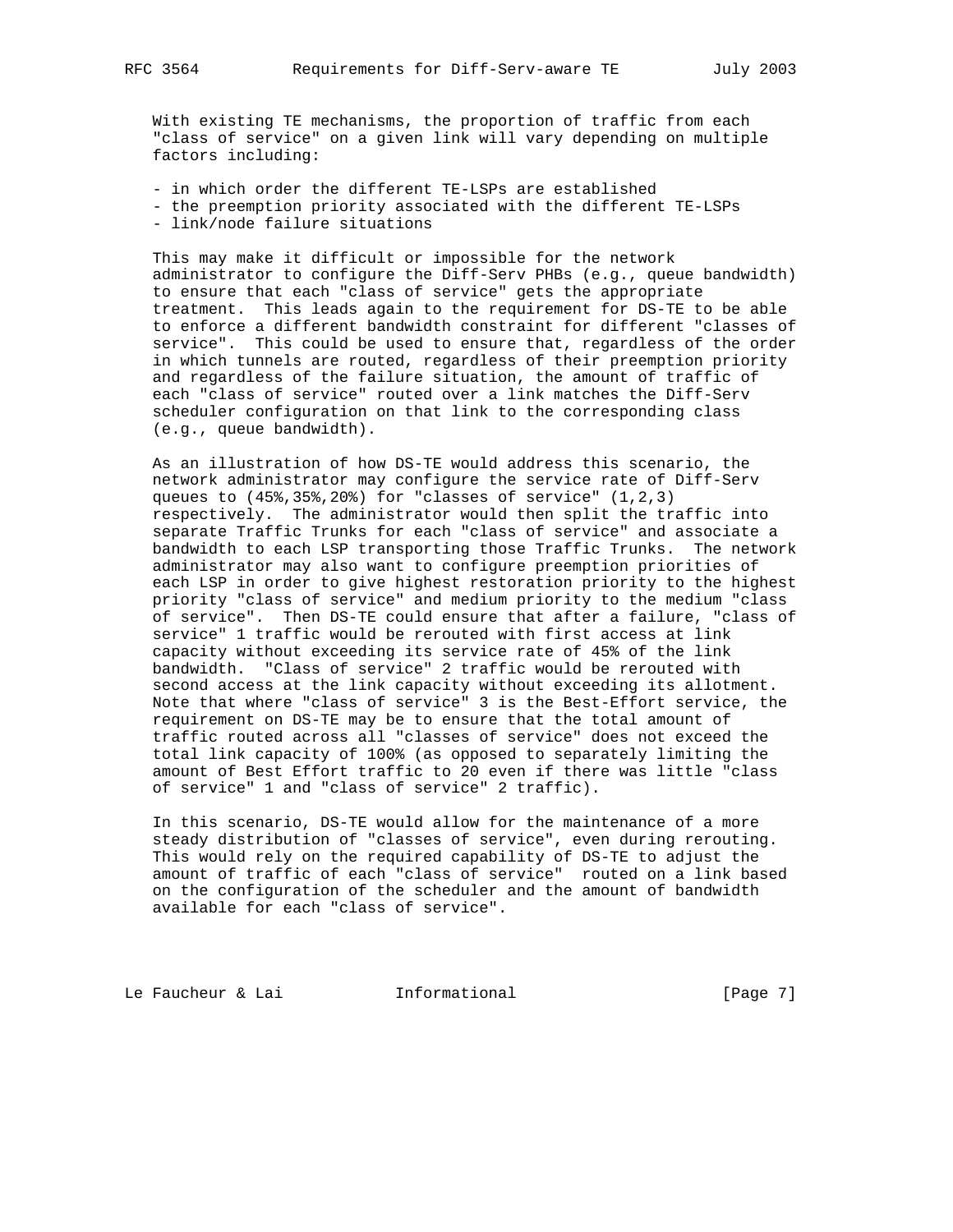Alternatively, some network administrators may want to solve the problem by having the scheduler dynamically adjusted based on the amount of bandwidth of the LSPs admitted for each "class of service". This is an optional additional requirement on the DS-TE solution.

#### 2.3. Scenario 3: Guaranteed Bandwidth Services

 In addition to the Best effort service, an IP/MPLS network operator may desire to offer a point-to-point "guaranteed bandwidth" service whereby the provider pledges to provide a given level of performance (bandwidth/delay/loss...) end-to-end through its network from an ingress port to an egress port. The goal is to ensure that all the "guaranteed" traffic under the scope of a subscribed service level specification, will be delivered within the tolerances of this service level specification.

One approach for deploying such "guaranteed" service involves:

- dedicating a Diff-Serv PHB (or a Diff-Serv PSC as defined in [DIFF-NEW]) to the "guaranteed" traffic
- policing guaranteed traffic on ingress against the traffic contract and marking the "guaranteed" packets with the corresponding DSCP/EXP value

 Where a very high level of performance is targeted for the "guaranteed" service, it may be necessary to ensure that the amount of "guaranteed" traffic remains below a given percentage of link capacity on every link. Where the proportion of "guaranteed" traffic is high, constraint based routing can be used to enforce such a constraint.

 However, the network operator may also want to simultaneously perform Traffic Engineering for the rest of the traffic (i.e., non-guaranteed traffic) which would require that constraint based routing is also capable of enforcing a different bandwidth constraint, which would be less stringent than the one for guaranteed traffic.

 Again, this combination of requirements can not be addressed with existing TE mechanisms. DS-TE mechanisms allowing enforcement of a different bandwidth constraint for guaranteed traffic and for non-guaranteed traffic are required.

Le Faucheur & Lai **Informational** [Page 8]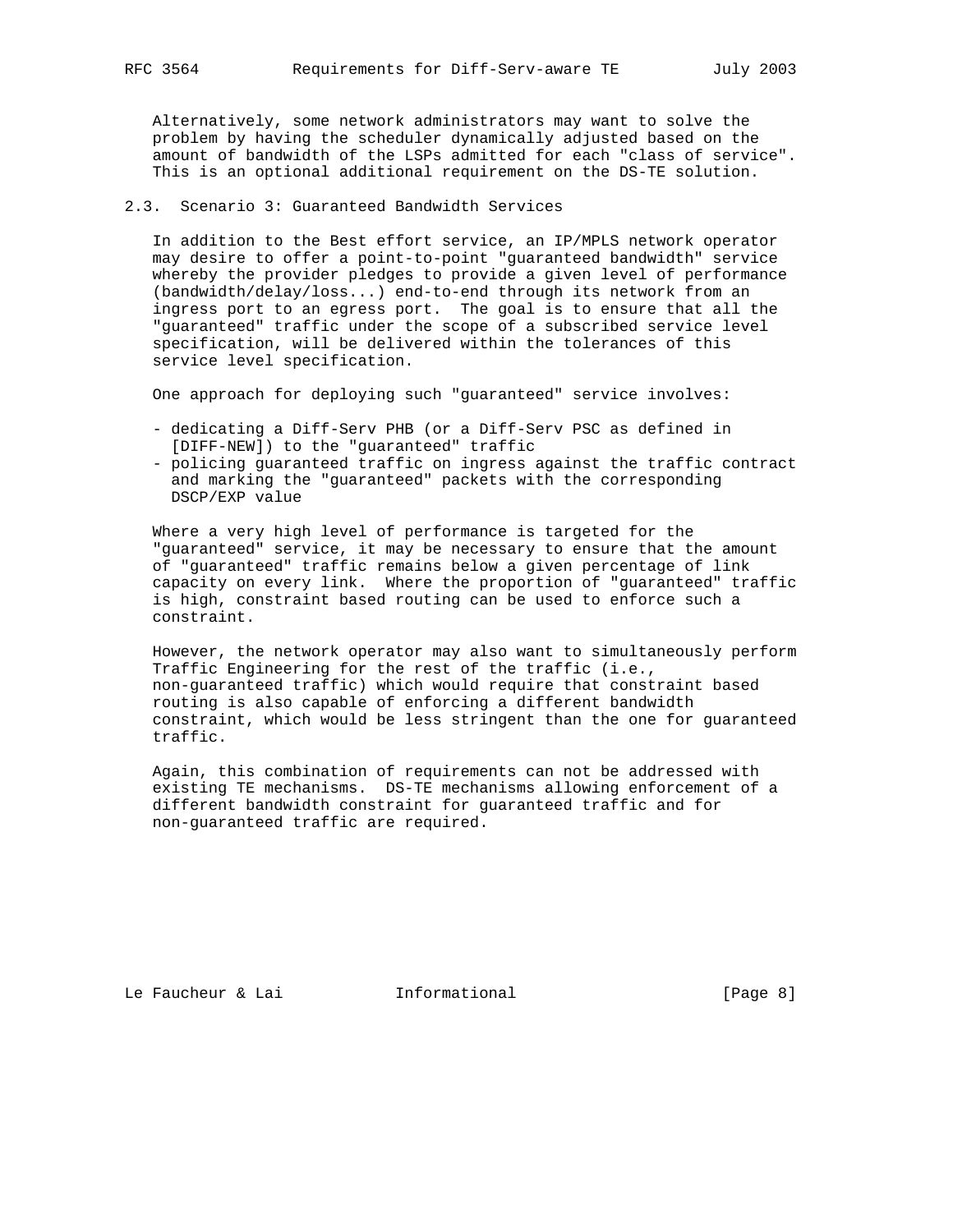#### 3. Detailed Requirements for DS-TE

 This section specifies the functionality that the above scenarios require out of the DS-TE solution. Actual technical protocol mechanisms and procedures to achieve such functionality are outside the scope of this document.

#### 3.1. DS-TE Compatibility

 Since DS-TE may impact scalability (as discussed later in this document) and operational practices, DS-TE is expected to be used when existing TE mechanisms combined with Diff-Serv cannot address the network design requirements (i.e., where constraint based routing is required and where it needs to enforce different bandwidth constraints for different "classes of service", such as in the scenarios described above in section 2). Where the benefits of DSTE are only required in a topological subset of their network, some network operators may wish to only deploy DS-TE in this topological subset.

Thus, the DS-TE solution MUST be developed in such a way that:

- (i) it raises no interoperability issues with existing deployed TE mechanisms.
- (ii) it allows DS-TE deployment to the required level of granularity and scope (e.g., only in a subset of the topology, or only for the number of classes required in the considered network)

#### 3.2. Class-Types

 The fundamental requirement for DS-TE is to be able to enforce different bandwidth constraints for different sets of Traffic Trunks.

 [TEWG-FW] introduces the concept of Class-Types when discussing operations of MPLS Traffic Engineering in a Diff-Serv environment.

We refine this definition into the following:

 Class-Type (CT): the set of Traffic Trunks crossing a link, that is governed by a specific set of Bandwidth constraints. CT is used for the purposes of link bandwidth allocation, constraint based routing and admission control. A given Traffic Trunk belongs to the same CT on all links.

 Note that different LSPs transporting Traffic Trunks from the same CT may be using the same or different preemption priorities as explained in more details in section 3.4 below.

Le Faucheur & Lai **Informational** (Page 9)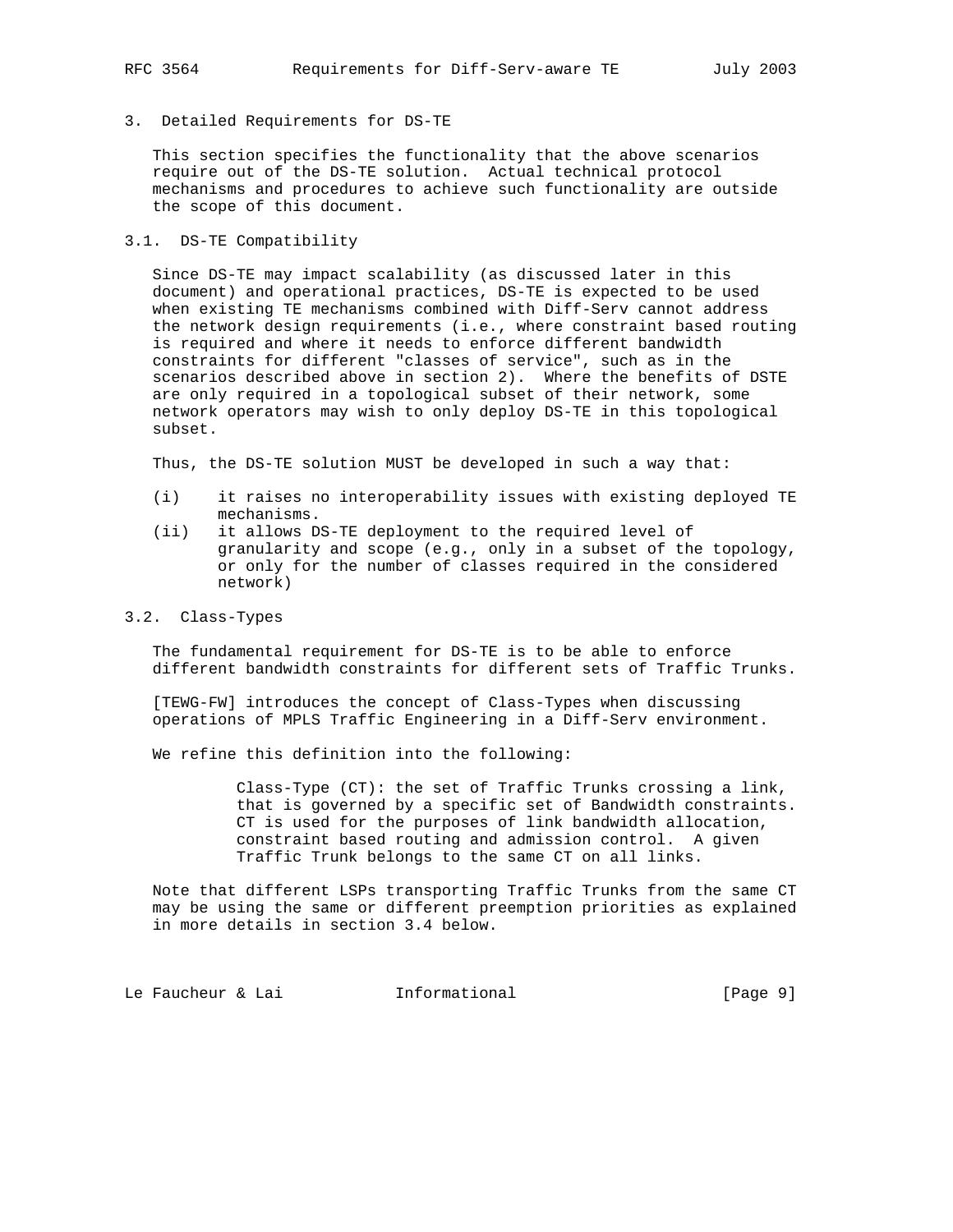Mapping of {TA}PSC to Class-Types is flexible. Different {TA}PSC can be mapped to different CTs, multiple {TA}PSC can be mapped to the same CT and one {TA}PSC can be mapped to multiple CTs.

 For illustration purposes, let's consider the case of a network running 4 Diff-Serv PDBs which are respectively based on the EF PHB [EF], the AF1x PSC [AF], the AF2x PSC and the Default (i.e., Best-Effort) PHB [DIFF-FIELD]. The network administrator may decide to deploy DS-TE in the following way:

- o from every DS-TE Head-end to every DS-TE Tail-end, split the traffic into 4 Traffic Trunks: one for traffic of each  ${T_A}PSC$
- o because the QoS objectives for the AF1x PDB and for the AF2x PDB may be of similar nature (e.g., both targeting low loss albeit at different levels perhaps), the same (set of) Bandwidth Constraint(s) may be applied collectively over the AF1x Traffic Trunks and the AF2x Traffic Trunks. Thus, the network administrator may only define three CTs: one for the EF Traffic Trunks, one for the AF1x and AF2x Traffic Trunks and one for the Best Effort Traffic Trunks.

 As another example of mapping of {TA}PSC to CTs, a network operator may split the traffic from the {TA}PSC associated with EF into two different sets of traffic trunks, so that each set of traffic trunks is subject to different constraints on the bandwidth it can access. In this case, two distinct CTs are defined for the EF {TA}PSC traffic: one for the traffic subset subject to the first (set of) bandwidth constraint(s), the other for the traffic subset subject to the second (set of) bandwidth constraint(s).

 The DS-TE solution MUST support up to 8 CTs. Those are referred to as  $CTc$ ,  $0 \leq c \leq \text{MaxCT}-1 = 7$ . The DS-TE solution MUST be able to enforce a different set of Bandwidth Constraints for each CT. A DS-TE implementation MUST support at least 2 CTs, and MAY support up to 8 CTs.

 In a given network, the DS-TE solution MUST NOT require the network administrator to always deploy the maximum number of CTs. The DS-TE solution MUST allow the network administrator to deploy only the number of CTs actually utilized.

Le Faucheur & Lai **Informational** [Page 10]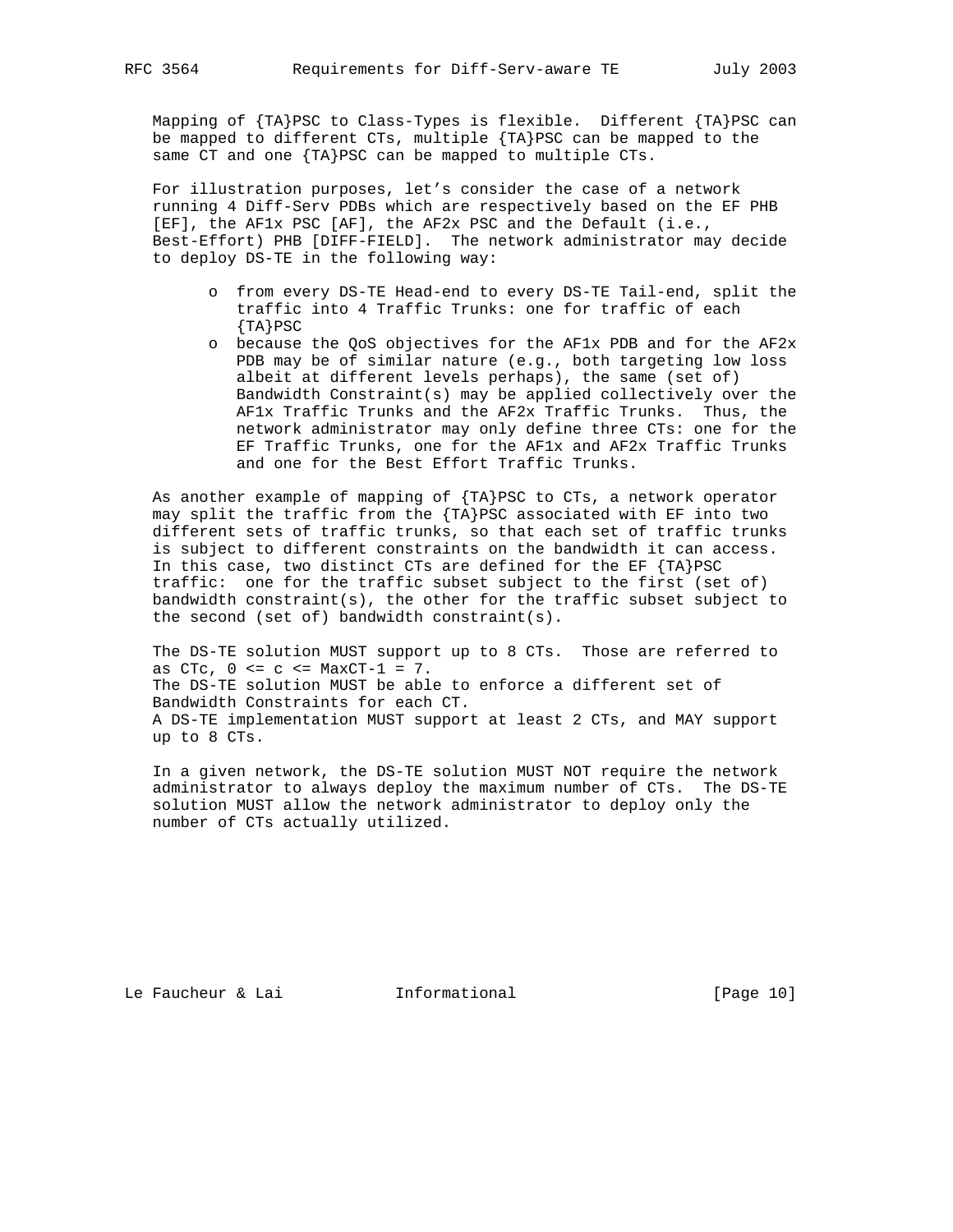## 3.3. Bandwidth Constraints

 We refer to a Bandwidth Constraint Model as the set of rules defining:

 - the maximum number of Bandwidth Constraints; and - which CTs each Bandwidth Constraint applies to and how.

 By definition of CT, each CT is assigned either a Bandwidth Constraint, or a set of Bandwidth Constraints.

We refer to the Bandwidth Constraints as BCb,  $0 \le b \le M$  MaxBC-1

For a given Class-Type CTc,  $0 \leq c \leq \text{MaxCT-1}$ , let us define "Reserved(CTc)" as the sum of the bandwidth reserved by all established LSPs which belong to CTc.

 Different models of Bandwidth Constraints are conceivable for control of the CTs.

 For example, a model with one separate Bandwidth Constraint per CT could be defined. This model is referred to as the "Maximum Allocation Model" and is defined by:

- MaxBC= MaxCT
- for each value of b in the range  $0 \le b \le (MaxCT 1)$ : Reserved (CTb) <= BCb

 For illustration purposes, on a link of 100 unit of bandwidth where three CTs are used, the network administrator might then configure BC0=20, BC1= 50, BC2=30 such that:

- All LSPs supporting Traffic Trunks from CT2 use no more than 30 (e.g., Voice <= 30)
- All LSPs supporting Traffic Trunks from CT1 use no more than 50 (e.g., Premium Data <= 50)
- All LSPs supporting Traffic Trunks from CT0 use no more than 20 (e.g., Best Effort <= 20)

 As another example, a "Russian Doll" model of Bandwidth Constraints may be defined whereby:

 - MaxBC= MaxCT - for each value of b in the range  $0 \le b \le (MaxCT - 1)$ : SUM (Reserved (CTc)) <= BCb, for all "c" in the range  $b \leq c \leq (MaxCT - 1)$ 

Le Faucheur & Lai **Informational** [Page 11]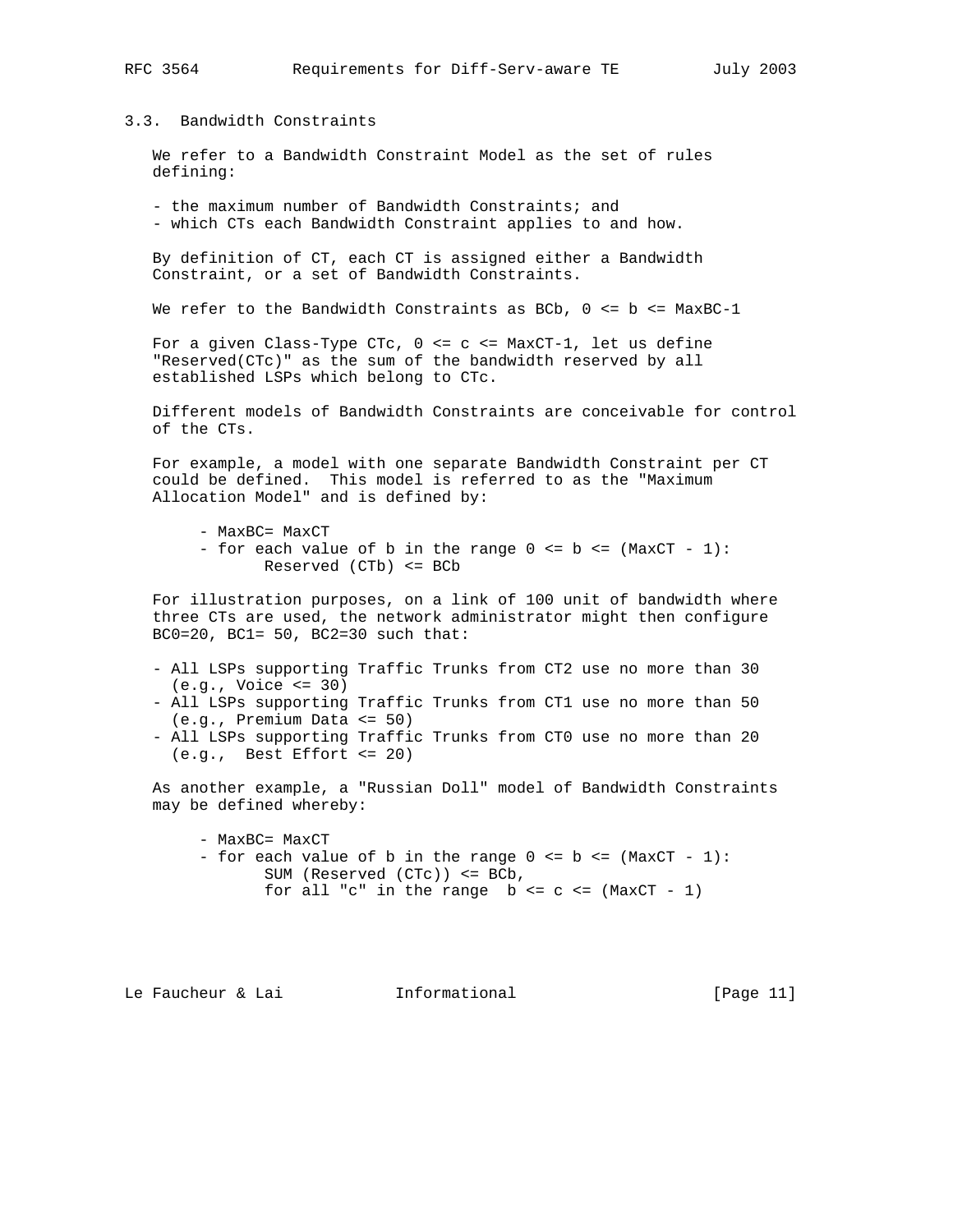For illustration purposes, on a link of 100 units of bandwidth where three CTs are used, the network administrator might then configure BC0=100, BC1= 80, BC2=60 such that:

- All LSPs supporting Traffic Trunks from CT2 use no more than 60 (e.g., Voice <= 60)
- All LSPs supporting Traffic Trunks from CT1 or CT2 use no more than 80 (e.g., Voice + Premium Data <= 80)
- All LSPs supporting Traffic Trunks from CT0 or CT1 or CT2 use no more than 100 (e.g., Voice + Premium Data + Best Effort <= 100).

 Other Bandwidth Constraints model can also be conceived. Those could involve arbitrary relationships between BCb and CTc. Those could also involve additional concepts such as associating minimum reservable bandwidth to a CT.

 The DS-TE technical solution MUST have the capability to support multiple Bandwidth Constraints models. The DS-TE technical solution MUST specify at least one bandwidth constraint model and MAY specify multiple Bandwidth Constraints models. Additional Bandwidth Constraints models MAY also be specified at a later stage if deemed useful based on operational experience from DS-TE deployments. The choice of which (or which set of) Bandwidth Constraints model(s) is to be supported by a given DS-TE implementation, is an implementation choice. For simplicity, a network operator may elect to use the same Bandwidth Constraints Model on all the links of his/her network. However, if he/she wishes/needs to do so, the network operator may elect to use different Bandwidth Constraints models on different links in a given network.

 Regardless of the Bandwidth Constraint Model, the DS-TE solution MUST allow support for up to 8 BCs.

3.4. Preemption and TE-Classes

 [TEWG-FW] defines the notion of preemption and preemption priority. The DS-TE solution MUST retain full support of such preemption. However, a network administrator preferring not to use preemption for user traffic MUST be able to disable the preemption mechanisms described below.

 The preemption attributes defined in [TE-REQ] MUST be retained and applicable across all Class Types. The preemption attributes of setup priority and holding priority MUST retain existing semantics, and in particular these semantics MUST not be affected by the Ordered Aggregate transported by the LSP or by the LSP's Class Type. This means that if LSP1 contends with LSP2 for resources, LSP1 may preempt LSP2 if LSP1 has a higher set-up preemption priority (i.e., lower

Le Faucheur & Lai **Informational** [Page 12]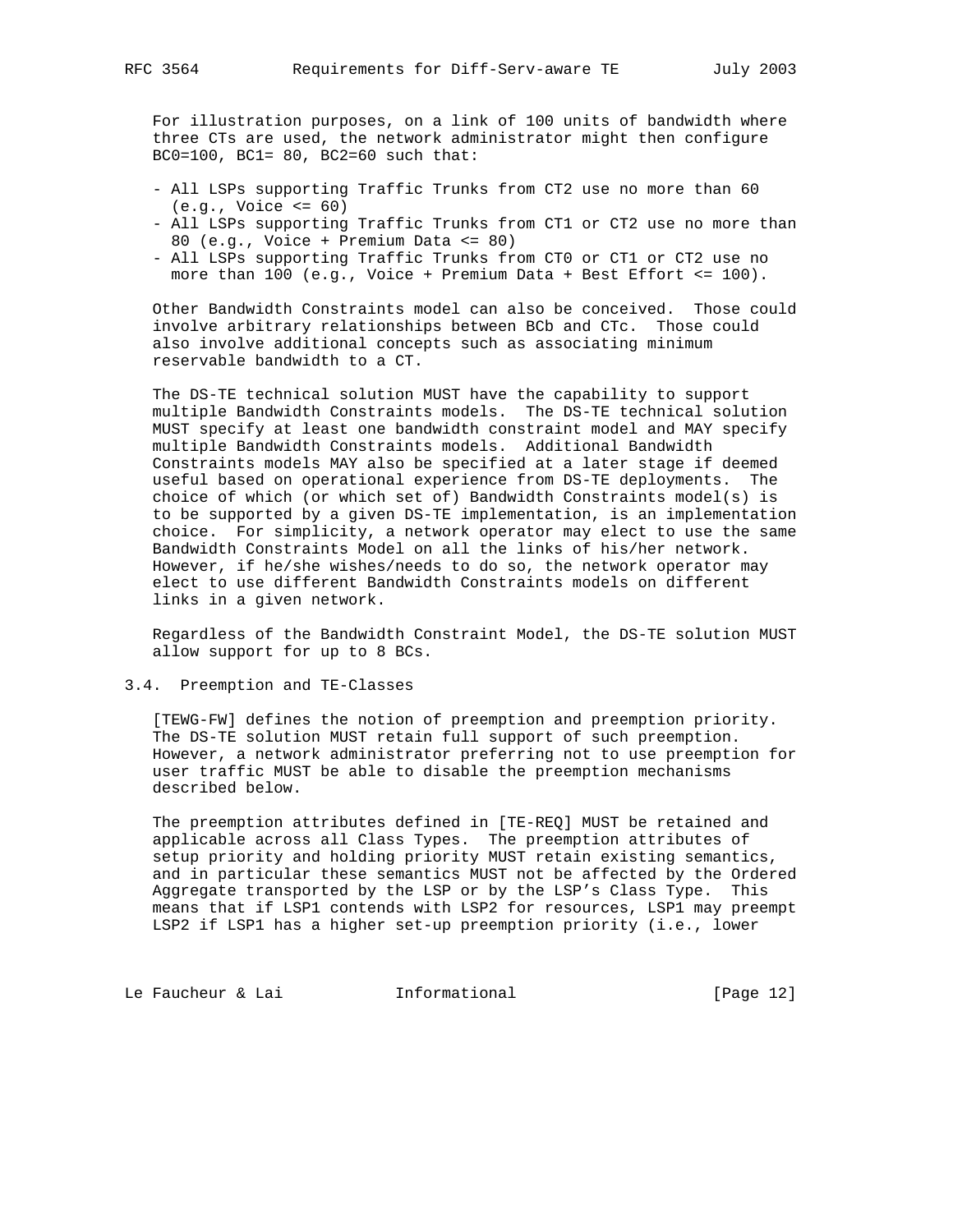numerical priority value) than LSP2's holding preemption priority regardless of LSP1's OA/CT and LSP2's OA/CT.

We introduce the following definition:

TE-Class: A pair of:

(i) a Class-Type

 (ii) a preemption priority allowed for that Class-Type. This means that an LSP transporting a Traffic Trunk from that Class-Type can use that preemption priority as the set-up priority, as the holding priority or both.

Note that by definition:

- for a given Class-Type, there may be one or multiple TE-classes using that Class-Type, each using a different preemption priority
- for a given preemption priority, there may be one or multiple TE-Class(es) using that preemption priority, each using a different Class-Type.

 The DS-TE solution MUST allow all LSPs transporting Traffic Trunks of a given Class-Type to use the same preemption priority. In other words, the DS-TE solution MUST allow a Class-Type to be used by single TE-Class. This effectively allows the network administrator to ensure that no preemption happens within that Class-Type, when so desired.

 As an example, the DS-TE solution MUST allow the network administrator to define a Class-Type comprising a single TE-class using preemption 0.

 The DS-TE solution MUST allow two LSPs transporting Traffic Trunks of the same Class-Type to use different preemption priorities, and allow the LSP with higher (numerically lower) set-up priority to preempt the LSP with lower (numerically higher) holding priority when they contend for resources. In other words, the DS-TE solution MUST allow multiple TE-Classes to be defined for a given Class-Type. This effectively allows the network administrator to enable preemption within a Class-Type, when so desired.

 As an example, the DS-TE solution MUST allow the network administrator to define a Class-Type comprising three TE-Classes; one using preemption 0, one using preemption 1 and one using preemption 4.

Le Faucheur & Lai **Informational** [Page 13]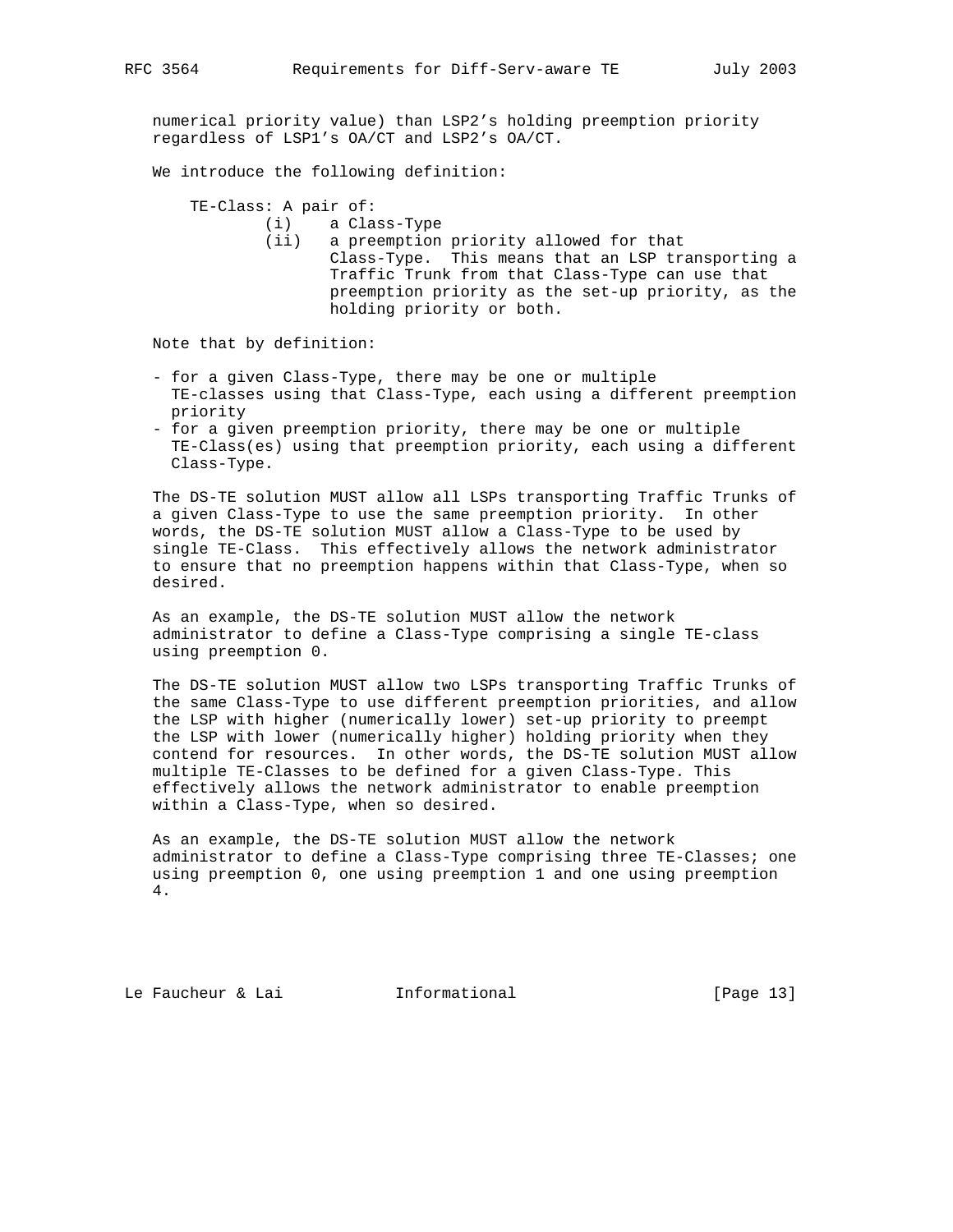The DS-TE solution MUST allow two LSPs transporting Traffic Trunks from different Class-Types to use different preemption priorities, and allow the LSP with higher setup priority to preempt the one with lower holding priority when they contend for resources.

 As an example, the DS-TE solution MUST allow the network administrator to define two Class-Types (CT0 and CT1) each comprising two TE-Classes where say:

 -one TE-Class groups CT0 and preemption 0 -one TE-Class groups CT0 and preemption 2 -one TE-Class groups CT1 and preemption 1 -one TE-Class groups CT1 and preemption 3

The network administrator would then, in particular, be able to:

- transport a CT0 Traffic Trunk over an LSP with setup priority=0 and holding priority=0
- transport a CT0 Traffic Trunk over an LSP with setup priority=2 and holding priority=0
- transport a CT1 Traffic Trunk over an LSP with setup priority=1 and holding priority=1
- transport a CT1 Traffic Trunk over an LSP with setup priority=3 and holding priority=1.

The network administrator would then, in particular, NOT be able to:

- transport a CT0 Traffic Trunk over an LSP with setup priority=1 and holding priority=1
- transport a CT1 Traffic Trunk over an LSP with setup priority=0 and holding priority=0

 The DS-TE solution MUST allow two LSPs transporting Traffic Trunks from different Class-Types to use the same preemption priority. In other words, the DS-TE solution MUST allow TE-classes using different CTs to use the same preemption priority. This effectively allows the network administrator to ensure that no preemption happens across Class-Types, if so desired.

 As an example, the DS-TE solution MUST allow the network administrator to define three Class-Types (CT0, CT1 and CT2) each comprising one TE-Class which uses preemption 0. In that case, no preemption will ever occur.

 Since there are 8 preemption priorities and up to 8 Class-Types, there could theoretically be up to 64 TE-Classes in a network. This is felt to be beyond current practical requirements. The current practical requirement is that the DS-TE solution MUST allow support

Le Faucheur & Lai **Informational** [Page 14]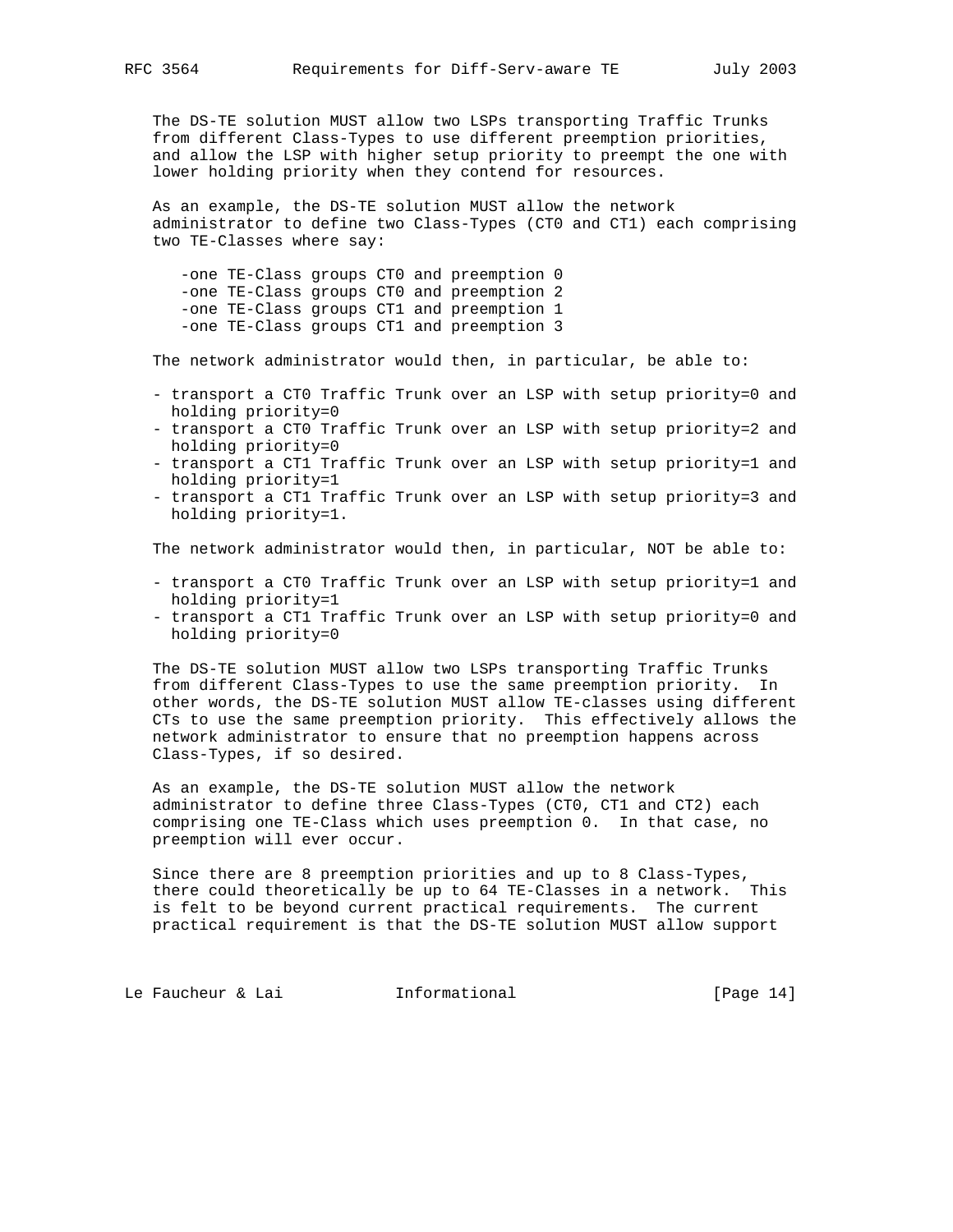for up to 8 TE-classes. The DS-TE solution MUST allow these TE-classes to comprise any arbitrary subset of 8 (or less) from the (64) possible combinations of (8) Class-Types and (8) preemption priorities.

 As with existing TE, an LSP which gets preempted is torn down at preemption time. The Head-end of the preempted LSP may then attempt to reestablish that LSP, which involves re-computing a path by Constraint Based Routing based on updated available bandwidth information and then signaling for LSP establishment along the new path. It is to be noted that there may be cases where the preempted LSP cannot be reestablished (e.g., no possible path satisfying LSP bandwidth constraints as well as other constraints). In such cases, the Head-end behavior is left to implementation. It may involve periodic attempts at reestablishing the LSP, relaxing of the LSP constraints, or other behaviors.

3.5. Mapping of Traffic to LSPs

 The DS-TE solution MUST allow operation over E-LSPs onto which a single <FEC/{TA}PSC> is transported.

The DS-TE solution MUST allow operation over L-LSPs.

 The DS-TE solution MAY allow operation over E-LSPs onto which multiple <FEC/{TA}PSC> of a given FEC are transported, under the condition that those multiple  $\langle FEC/ \{TA\}PSC \rangle$  can effectively be treated by DS-TE as a single atomic traffic trunk (in particular this means that those multiple <FEC/{TA}PSC> are routed as a whole based on a single collective bandwidth requirement, a single affinity attribute, a single preemption level, a single Class-Type, etc.). In that case, it is also assumed that the multiple {TA}PSCs are grouped together in a consistent manner throughout the DS-TE domain (e.g., if  $\langle FECX/ \{TA\} PSC1 \rangle$  and  $\langle FECX/ \{TA\} P SC2 \rangle$  are transported together on an E-LSP, then there will not be any L-LSP transporting  $\langle FECY / \{TA\} PSC1 \rangle$  or <FECy/{TA}PSC2> on its own, and there will not be any E-LSP transporting <FECz/{TA}PSC1> and/or <FECz/{TA}PSC2> with  $<$ FECz/ $\{TA\}PSC3$ >).

3.6. Dynamic Adjustment of Diff-Serv PHBs

 As discussed in section 2.2, the DS-TE solution MAY support adjustment of Diff-Serv PHBs parameters (e.g., queue bandwidth) based on the amount of TE-LSPs established for each OA/Class-Type. Such dynamic adjustment is optional for DS-TE implementations.

Le Faucheur & Lai **Informational** [Page 15]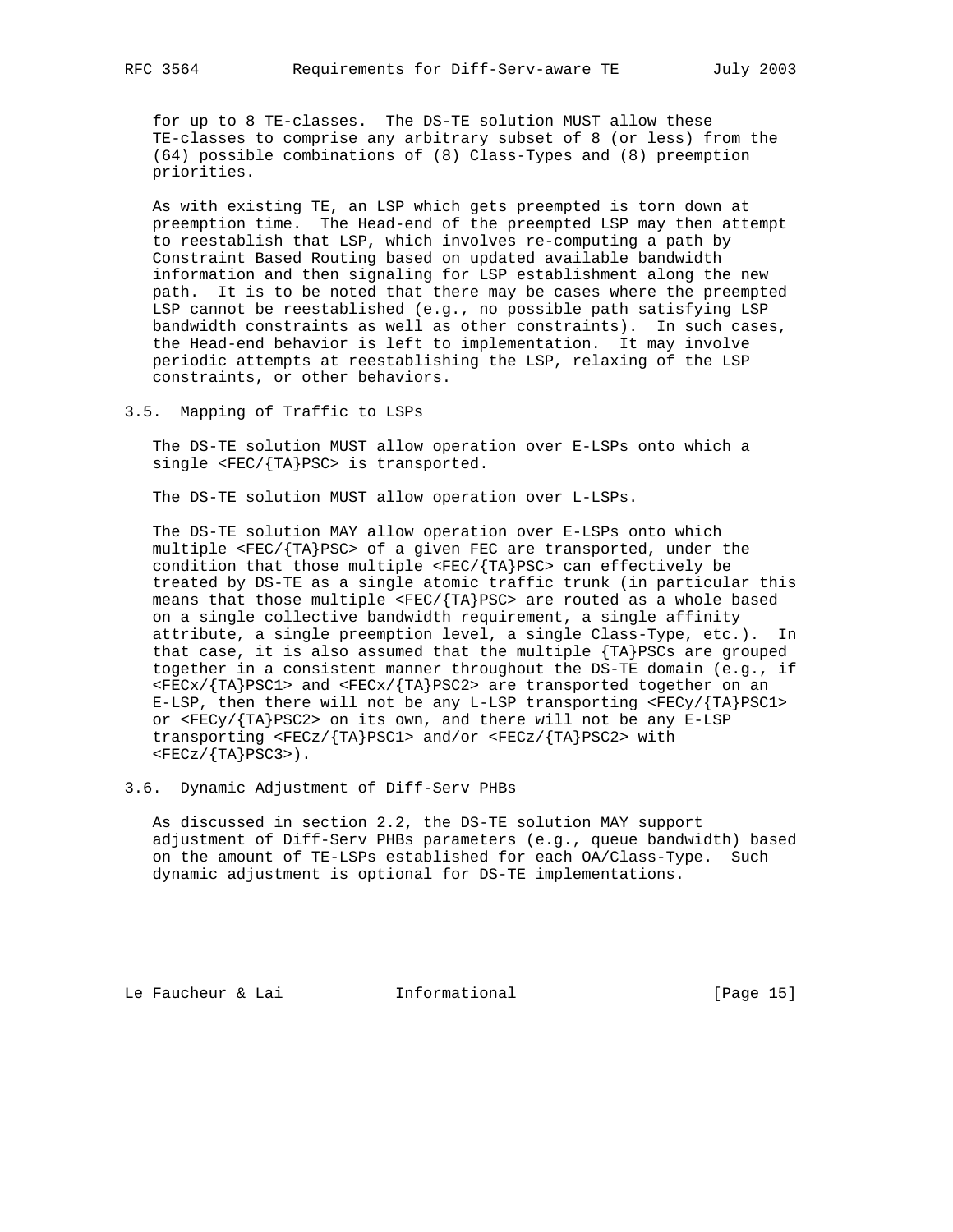Where this dynamic adjustment is supported, it MUST allow for disabling via configuration (thus reverting to PHB treatment with static scheduler configuration independent of DS-TE operations). It MAY involve a number of configurable parameters which are outside the scope of this specification. Those MAY include configurable parameters controlling how scheduling resources (e.g., service rates) need to be apportioned across multiple OAs when those belong to the same Class-Type and are transported together on the same E-LSP.

 Where supported, the dynamic adjustment MUST take account of the performance requirements of each PDB when computing required adjustments.

## 3.7. Overbooking

 Existing TE mechanisms allow overbooking to be applied on LSPs for Constraint Based Routing and admission control. Historically, this has been achieved in TE deployment through factoring overbooking ratios at the time of sizing the LSP bandwidth and/or at the time of configuring the Maximum Reservable Bandwidth on links.

 The DS-TE solution MUST also allow overbooking and MUST effectively allow different overbooking ratios to be enforced for different CTs.

 The DS-TE solution SHOULD optionally allow the effective overbooking ratio of a given CT to be tweaked differently in different parts of the network.

## 3.8. Restoration

 With existing TE, restoration policies use standard priority mechanisms such as, for example, the preemption priority to effectively control the order/importance of LSPs for restoration purposes.

 The DS-TE solution MUST ensure that similar application of the use of standard priority mechanisms for implementation of restoration policy are not prevented since those are expected to be required for achieving the survivability requirements of DS-TE networks.

 Further discussion of restoration requirements are presented in the output document of the TEWG Requirements Design Team [SURVIV-REQ].

4. Solution Evaluation Criteria

 A range of solutions is possible for the support of the DS-TE requirements discussed above. For example, some solutions may require that all current TE protocols syntax (IGP, RSVP-TE,) be

Le Faucheur & Lai **Informational** [Page 16]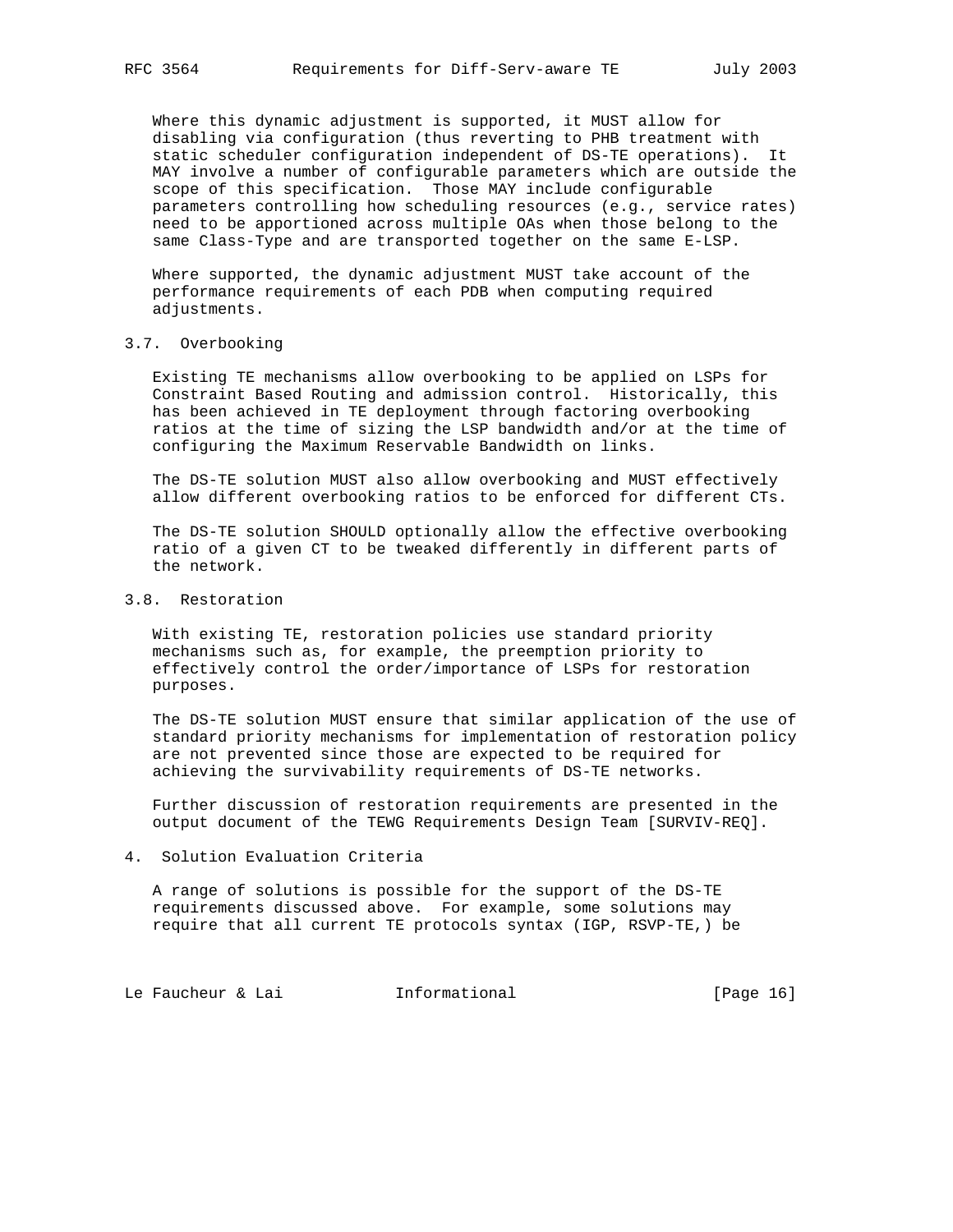extended in various ways. For instance, current TE protocols could be modified to support multiple bandwidth constraints rather than the existing single aggregate bandwidth constraint. Alternatively, other solutions may keep the existing TE protocols syntax unchanged but modify their semantics to allow for the multiple bandwidth constraints.

 This section identifies the evaluation criteria that MUST be used to assess potential DS-TE solutions for selection.

4.1. Satisfying detailed requirements

 The solution MUST address all the scenarios described in section 2 and satisfy all the requirements listed in section 3.

- 4.2. Flexibility
	- number of Class-Types that can be supported, compared to number identified in Requirements section
	- number of PDBs within a Class-Type

#### 4.3. Extendibility

 - how far can the solution be extended in the future if requirements for more Class-Types are identified in the future.

## 4.4. Scalability

- impact on network scalability in what is propagated, processed, stored and computed (IGP signaling, IGP processing, IGP database, TE-Tunnel signaling ,...).
- how does scalability impact evolve with number of Class-Types/PDBs actually deployed in a network. In particular, is it possible to keep overhead small for a large networks which only use a small number of Class-Types/PDBs, while allowing higher number of Class-Types/PDBs in smaller networks which can bear higher overhead)

#### 4.5. Backward compatibility/Migration

- backward compatibility/migration with/from existing TE mechanisms
- backward compatibility/migration when increasing/decreasing the number of Class-Types actually deployed in a given network.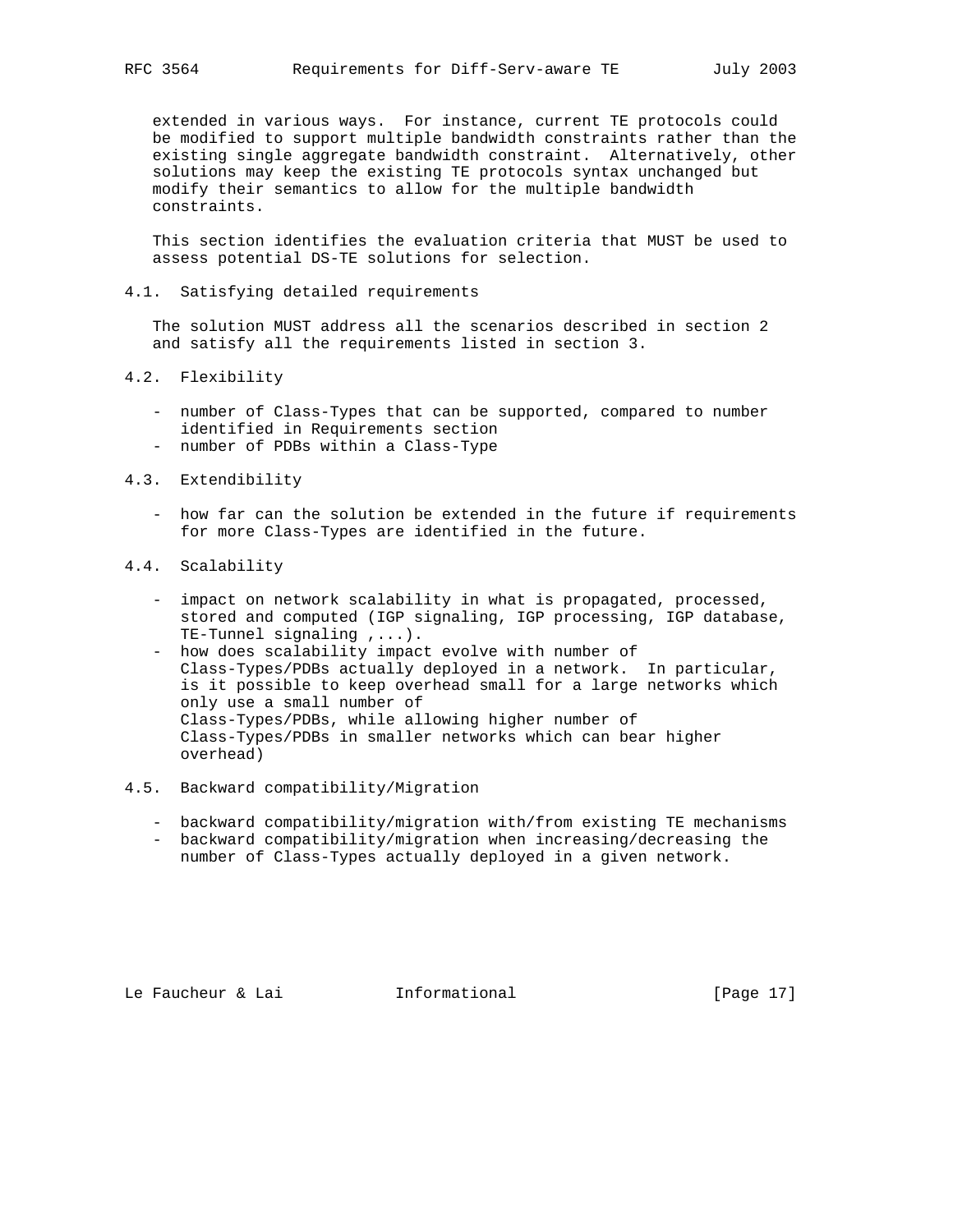## 4.6. Bandwidth Constraints Model

 Work is currently in progress to investigate the performance and trade-offs of different operational aspects of Bandwidth Constraints models (for example see [BC-MODEL], [BC-CONS] and [MAR]). In this investigation, at least the following criteria are expected to be considered:

- (1) addresses the scenarios in Section 2
- (2) works well under both normal and overload conditions
- (3) applies equally when preemption is either enabled or disabled
- (4) minimizes signaling load processing requirements
- (5) maximizes efficient use of the network
- (6) Minimizes implementation and deployment complexity.

 In selection criteria (2), "normal condition" means that the network is attempting to establish a volume of DS-TE LSPs for which it is designed; "overload condition" means that the network is attempting to establish a volume of DS-TE LSPs beyond the one it is designed for; "works well" means that under these conditions, the network should be able to sustain the expected performance, e.g., under overload it is x times worse than its normal performance.

5. Security Considerations

 The solution developed to address the DS-TE requirements defined in this document MUST address security aspects. DS-TE does not raise any specific additional security requirements beyond the existing security requirements of MPLS TE and Diff-Serv. The solution MUST ensure that the existing security mechanisms (including those protecting against DOS attacks) of MPLS TE and Diff-Serv are not compromised by the protocol/procedure extensions of the DS-TE solution or otherwise MUST provide security mechanisms to address this.

6. Acknowledgment

 We thank David Allen for his help in aligning with up-to-date Diff-Serv terminology.

- 7. Normative References
	- [AF] Heinanen, J., Baker, F., Weiss, W. and J. Wroclawski, "Assured Forwarding PHB Group", RFC 2597, June 1999.
	- [DIFF-ARCH] Blake, S., Black, D., Carlson, M., Davies, E., Wang, Z. and W. Weiss, "An Architecture for Differentiated Services", RFC 2475, December 1998.

Le Faucheur & Lai **Informational** [Page 18]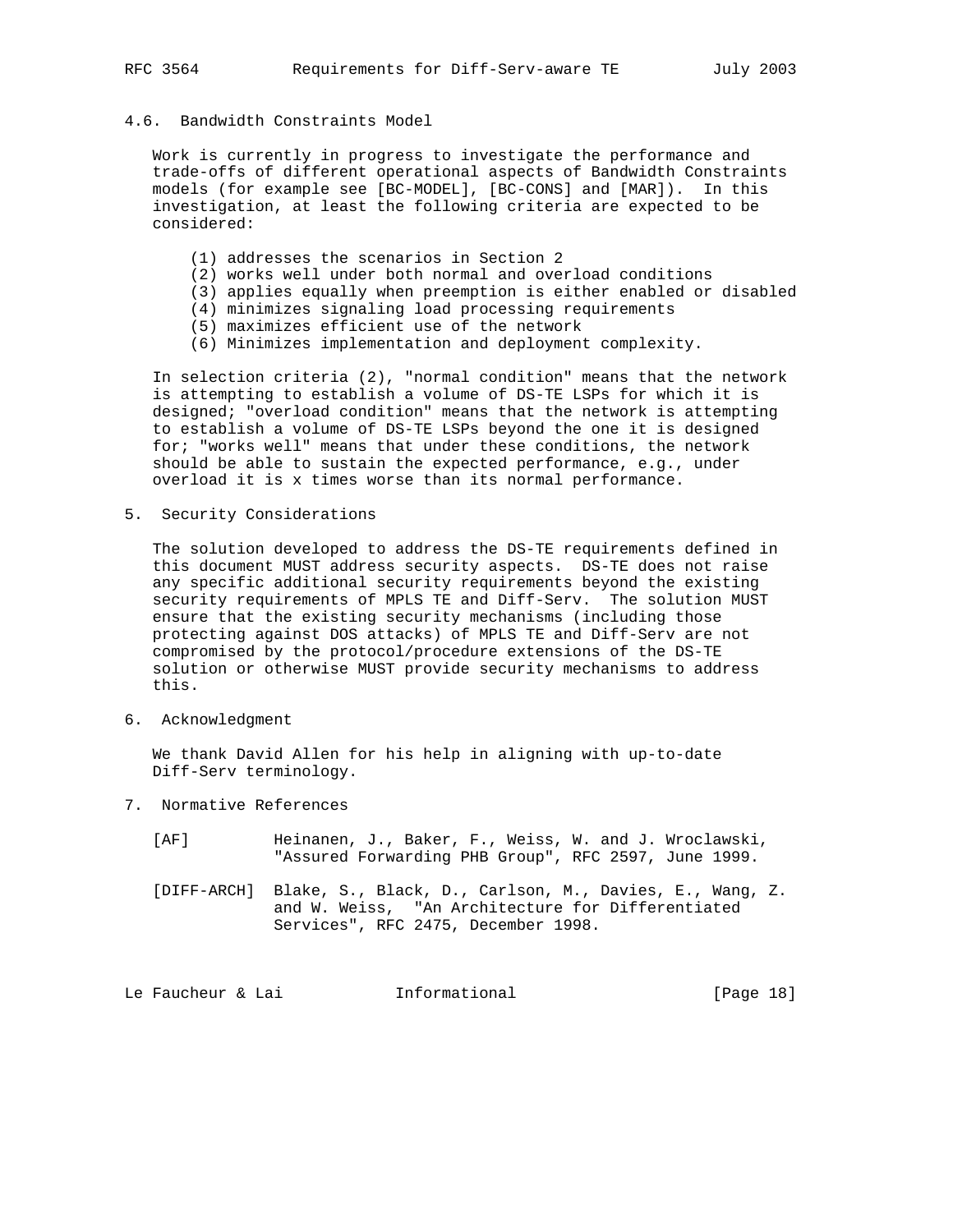- [DIFF-FIELD] Nichols, K., Blake, S., Baker, F. and D. Black, "Definition of the Differentiated Services Field (DS Field) in the IPv4 and IPv6 Headers", RFC 2474, December 1998.
- [MPLS-ARCH] Rosen, E., Viswanathan, A. and R. Callon, "Multiprotocol Label Switching Architecture", RFC 3031, January 2001.
- [DIFF-MPLS] Le Faucheur, F., Wu, L., Davie, B., Davari, S., Vaananen, P., Krishnan, R., Cheval, P. and J. Heinanen, "Multi-Protocol Label Switching (MPLS) Support of Differentiated Services", RFC 3270, May 2002.
- [DIFF-NEW] Grossman, D., "New Terminology and Clarifications for Diffserv", RFC 3260, April 2002.
- [EF] Davie, B., Charny, A., Bennet, J.C.R., Benson, K., Le Boudec, J.Y., Davari, S., Courtney, W., Firioiu, V. and D. Stiliadis, "An Expedited Forwarding PHB (Per-Hop Behavior)", RFC 3246, March 2002.
- [TEWG-FW] Awduche, D., Chiu, A., Elwalid, A., Widjaja, I. and X. Xiao, "Overview and Principles of Internet Traffic Engineering", RFC 3272, May 2002.
- [TE-REQ] Awduche, D., Malcolm, J., Agogbua, J., O'Dell, M. and J. McManus, "Requirements for Traffic Engineering over MPLS", RFC 2702, September 1999.
- [RFC2119] Bradner, S., "Key words for use in RFCs to Indicate Requirement Levels", BCP 14, RFC 2119, March 1997.
- 8. Informative References
	- [DIFF-PDB] Nichols, K. and B. Carpenter, "Definition of Differentiated Services Per Domain Behaviors and Rules for their Specification", RFC 3086, April 2001.
	- [ISIS-TE] Smit, Li, "IS-IS extensions for Traffic Engineering", Work in Progress, December 2002.
	- [OSPF-TE] Katz, et al., "Traffic Engineering Extensions to OSPF", Work in Progress, October 2002.
	- [RSVP-TE] Awduche, D., Berger, L., Gan, D., Li, T., Srinivasan, V. and G. Swallow, "RSVP-TE: Extensions to RSVP for LSP Tunnels", RFC 3209, December 2001.

Le Faucheur & Lai **Informational** [Page 19]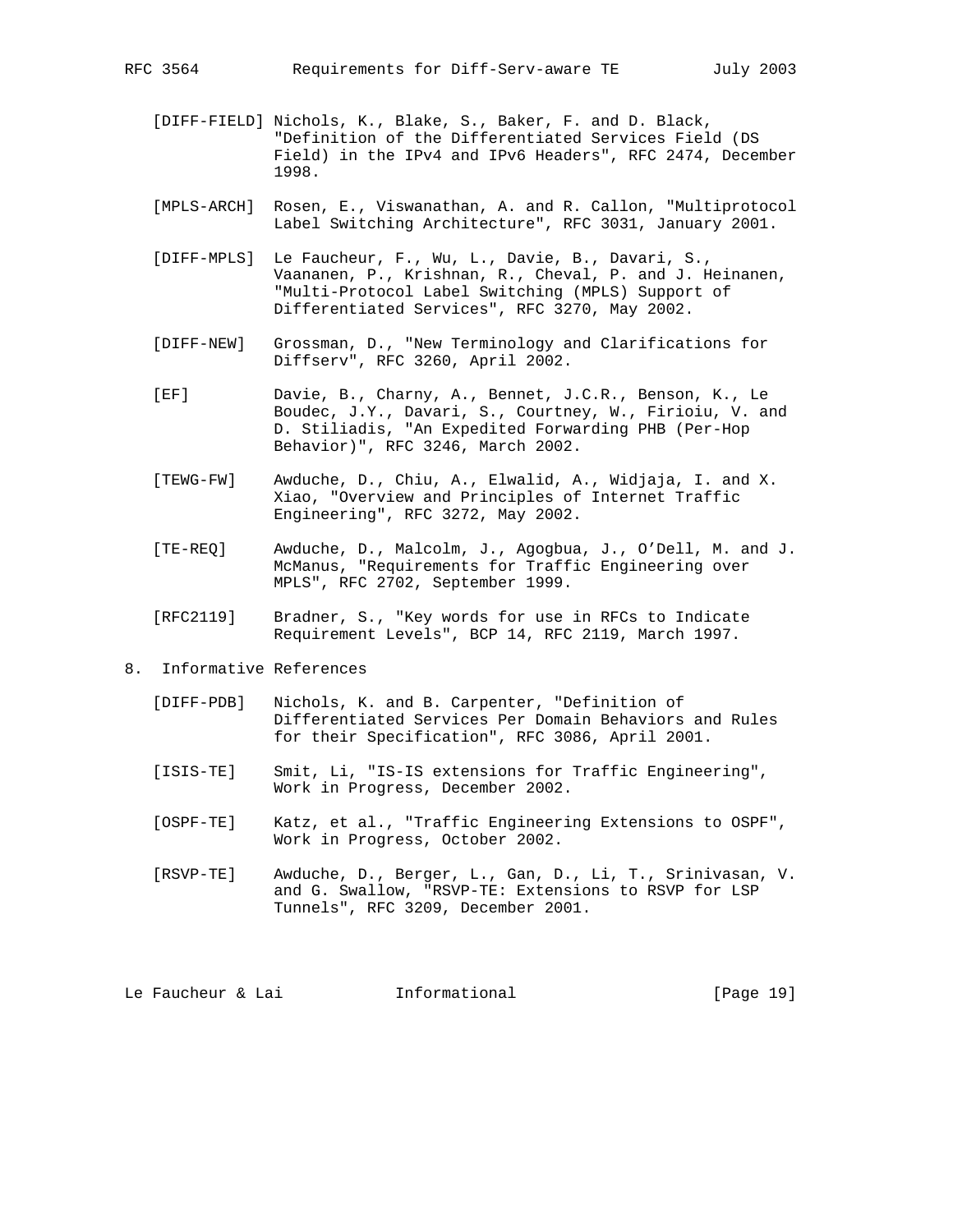[SURVIV-REQ] Lai, W. and D. McDysan, "Network Hierarchy and Multilayer Survivability", RFC 3386, November 2002.

- [BC-MODEL] Lai, W., "Bandwidth Constraints Models for Diffserv-aware MPLS Traffic Engineering: Performance Evaluation", Work in Progress, June 2002.
- [BC-CONS] F. Le Faucheur, "Considerations on Bandwidth Constraints Models for DS-TE", Work in Progress, June 2002.

 [MAR] Ash, J., "Max Allocation with Reservation Bandwidth Constraint Model for MPLS/DiffServ TE & Performance Comparisons", Work in Progress, May 2003.

9. Contributing Authors

 This document was the collective work of several people. The text and content of this document was contributed by the editors and the co-authors listed below. (The contact information for the editors appears below.)

Martin Tatham Thomas Telkamp BT Global Crossing Adastral Park, Martlesham Heath, Oudkerkhof 51, 3512 GJ Utrecht<br>Ipswich IP5 3RE, UK The Netherlands Ipswich IP5 3RE, UK The Netherlands Phone: +44-1473-606349 Phone: +31 30 238 1250 EMail: martin.tatham@bt.com EMail: telkamp@gblx.net

David Cooper<br>Global Crossing The Section of Protocol Driven Networks, Inc. Sunnyvale, CA 94089, USA Cary, NC 27511, USA Phone: (916) 415-0437 Phone: (919) 852-5160 EMail: dcooper@gblx.net EMail: jboyle@pdnets.com

 Luyuan Fang Gerald R. Ash AT&T Labs **AT&T** Labs 200 Laurel Avenue 200 Laurel Avenue Middletown, New Jersey 07748, USA Middletown, New Jersey 07748,USA Phone: (732) 420-1921 Phone: (732) 420-4578 EMail: luyuanfang@att.com EMail: gash@att.com

Global Crossing The Resolution of Protocol Driven Networks, Inc. 960 Hamlin Court 1381 Kildaire Farm Road #288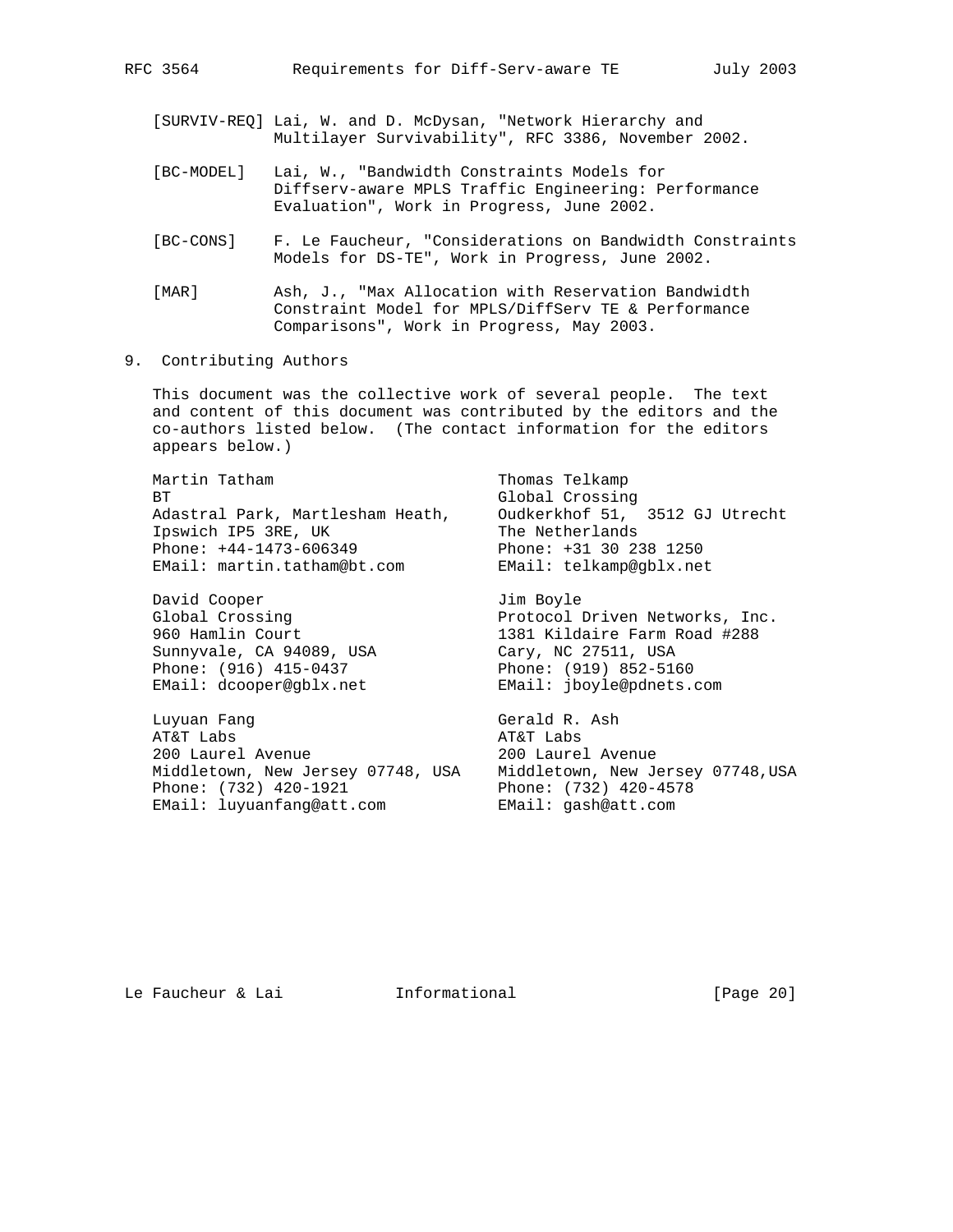Pete Hicks and the Chiu angela Chiu CoreExpress, Inc and AT&T Labs-Research 12655 Olive Blvd, Suite 500 200 Laurel Ave. Rm A5-1F13 St. Louis, MO 63141, USA Middletown, NJ 07748, USA Phone: (314) 317-7504 Phone: (732) 420-9061

William Townsend Thomas D. Nadeau Tenor Networks Cisco Systems, Inc. 100 Nagog Park 300 Beaver Brook Road Acton, MA 01720, USA Boxborough, MA 01719 Phone: +1 978-264-4900 Phone: +1-978-936-1470 EMail:btownsend@tenornetworks.com EMail: tnadeau@cisco.com

 Darek Skalecki Nortel Networks 3500 Carling Ave, Nepean K2H 8E9, Phone: (613) 765-2252 EMail: dareks@nortelnetworks.com

EMail: pete.hicks@coreexpress.net EMail: chiu@research.att.com

### 10. Editors' Addresses

 Francois Le Faucheur Cisco Systems, Inc. Village d'Entreprise Green Side - Batiment T3 400, Avenue de Roumanille 06410 Biot-Sophia Antipolis, France

 Phone: +33 4 97 23 26 19 EMail: flefauch@cisco.com

 Wai Sum Lai AT&T Labs 200 Laurel Avenue Middletown, New Jersey 07748, USA

 Phone: (732) 420-3712 EMail: wlai@att.com

Le Faucheur & Lai **Informational** [Page 21]